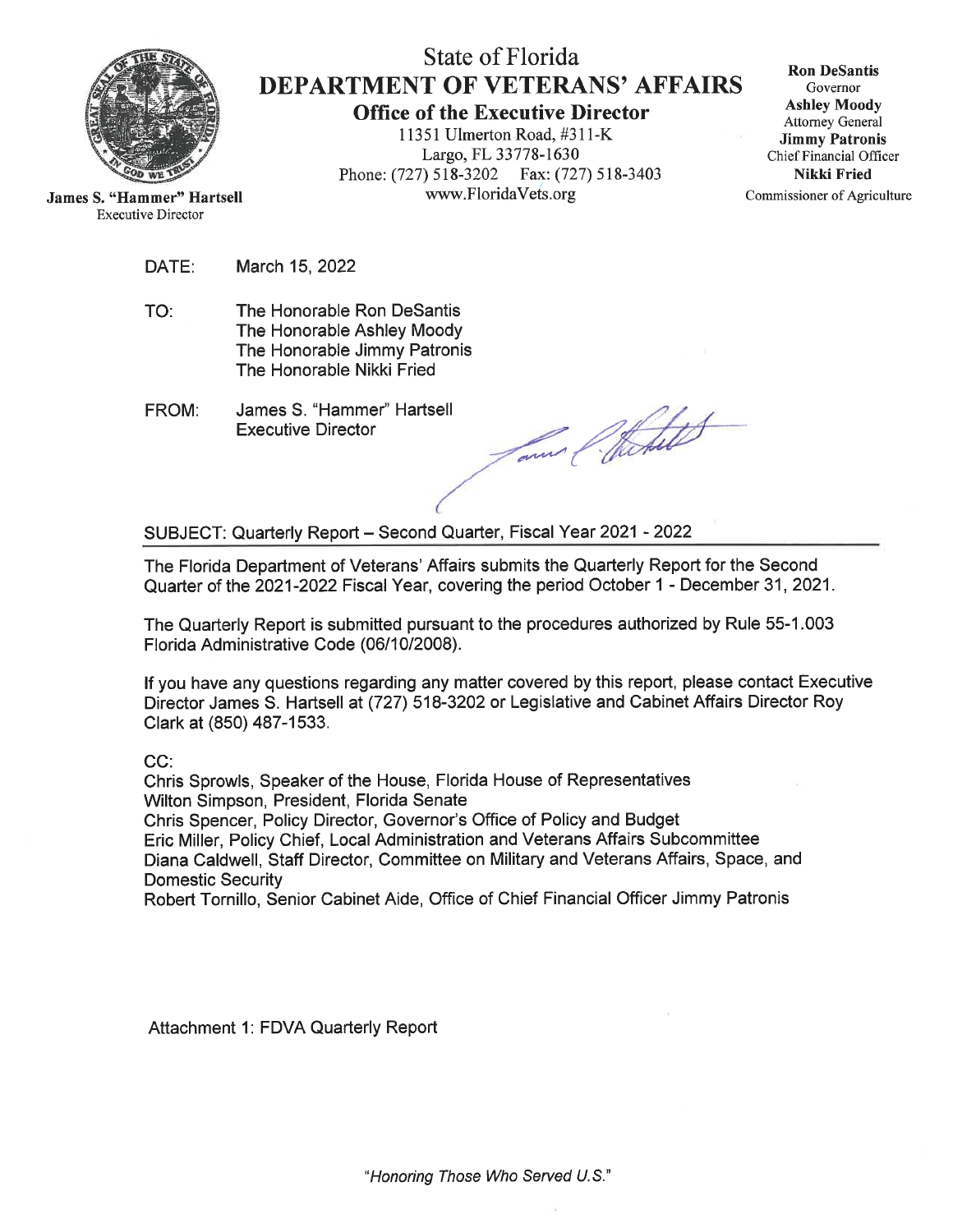# **ATTACHMENT 1** FLORIDA DEPARTMENT OF VETERANS' AFFAIRS SECOND QUARTER REPORT October 1 – December 31, 2021

This report covers the activities of the Florida Department of Veterans' Affairs (FDVA) for the Second Quarter of the 2021-2022 Fiscal Year.

# **1) Florida Department of Veterans' Affairs Administrative Highlights**

# **a) Current Issues/Concerns**

# **i) Executive Direction:**

Executive Director Major General James S. "Hammer" Hartsell received a proclamation commemorating December 7th as Major General Hammer Hartsell Recognition Day in his home



town Lake Wales. Lake Wales Mayor Eugene Fultz and a group of local veterans arranged the surprise event in honor of General Hartsell. Executive Director Hartsell has earned many medals and achievements during his service as the U.S. Marine, but he was very humbled to receive this honor in the town where he was born and spent his youthful years. He shared the secret behind his nickname "Hammer" with his fellow veterans at the event.

Deputy Executive Director Bob Asztalos and Communications and External Affairs Director Steve Murray met with Collier County officials in Naples to discuss State Veterans' Homes expansion on October 5. FDVA Leadership collaborated with the Department of Management Services and the Collier County Commission for site survey and application procedures necessary to potentially build a new State Veterans' Nursing Homes in the county. Collier County

Commission Burt Saunders and Government Affairs Manager John Mullins presented the joint proposal to General Hartsell on October 19.

As of December 2021, FDVA received notification of \$5.8 million in the Federal Coronavirus Aid, Relief and Economic Security (CARES) Act. The grant funds were authorized by the U.S. Department of Health and Human Services (HHS) to assist with the impacts of the COVID-19 pandemic. FDVA has designated the funds to offset incurred revenue losses, address staffing shortfalls, purchase personal protective equipment (PPE) and supplies, and other COVID-19 related matters.

Communications and External Affairs Director and Emergency Coordinating Officer Steve Murray provided continuous updates to the agency regarding the Governor's mitigation and remediation efforts on COVID-19. Additionally, FDVA Emergency Coordinating Officer Director Murray provided progressive weather updates to the State Veterans' Homes. In addition, FDVA Office of Communications produced the *Forward March* Veterans' Newsletter for October, November and December.

Deputy Executive Director Asztalos and Chief of Staff Carter attended a monthly webinar with the VA Grant and Per Diem Program Office on October 13.

During the second quarter, Chief of Staff Al Carter attended the 2021 Florida TaxWatch annual training conference and the Falls Prevention Program Steering Committee meetings.

Executive Director Hartsell and Communications and External Affairs Director Murray attended the National Association of State Directors of Veterans' Affairs (NASDVA) conference in Montgomery, Alabama on November 6. At the meeting, Executive Director Hartsell addressed the state directors on Florida's legislative session and proposed veteran initiatives, including the

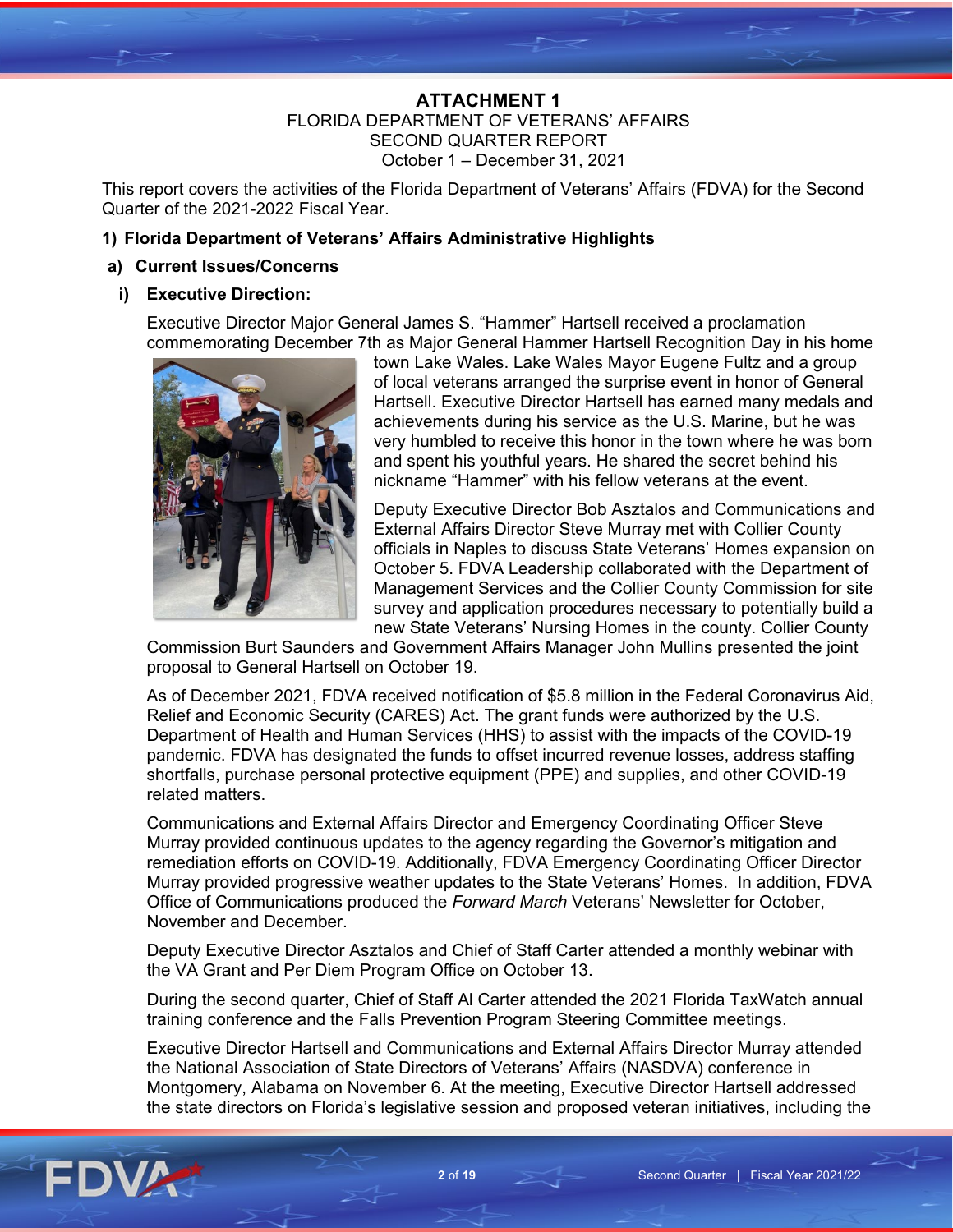Veterans Treatment Court, suicide prevention programs, and homelessness resources. In addition, as the Southeast District Vice President of the NASDVA Executive Committee, Executive Director Hartsell briefed the committee on VA benefits and tools.

Executive Director Hartsell served as a keynote speaker at the Disabled American Veterans Department of Florida Service Officer Certification Training Conference in Lake Mary and Military Order of the World Wars monthly luncheon in Jacksonville.

Communications and External Affairs Director Murray was interviewed by ABC Action News Anchor-Host Jamison Uhler on November 3. The interview highlighted the operation and projects of the State Veterans' Homes.

Communications and External Affairs Director Murray participated in the FDVA Media Outreach and Branding Services Public Response meeting in Largo on December 15.

Executive Director Hartsell attended the Tunnels to Towers Let's Do Good Village Groundbreaking ceremony at the Baldomero Lopez SVNH in Land O' Lakes on December 10. The village will provide 100 mortgage-free homes to our nation's greatest heroes and their families. During this quarter, Executive Director Hartsell also conducted site visits to the following State Veterans' Homes and Veterans' Field Services staff located at the VA facilities.

- On December 8, the new SVNH at Lake Baldwin in Orlando and the Ardie R. Copas SVNH in Port St. Lucie.
- General Hartsell also visited VA facilities in the surrounding area, including Lake Baldwin VA Outpatient Clinic (OPC), Orlando VA Medical Center (VAMC) and West Palm Beach VAMC.
- On December 10, the Douglas T. Jacobson SVNH in Port Charlotte and Lee County Healthcare Center in Cape Coral.
- On December 11, the Alexander "Sandy" Nininger SVNH in Pembroke Pines, Broward County VA OPC and Miami VAMC.
- On December 13, the Baldomero Lopez SVNH in Land O' Lakes and the New Port Richey VA OPC.

Deputy Director Asztalos and Chief of Staff Carter met with Field Office Supervisor Mark 'AJ' Johnson in Middleburg on November 18. During this quarter, Deputy Director Asztalos also conducted site visits to the following State Veterans' Homes and Veterans' Field Services staff located at the VA facilities.

- On October 27, the new SVNH at Lake Baldwin in Orlando and the Ardie R. Copas SVNH in Port St. Lucie.
- On October 28, the Alexander Sandy Nininger SVNH in Pembroke Pines.
- On November 19, the Emory L. Bennett SVNH in Daytona and the Clyde E. Lassen SVNH in St. Augustine.
- During the week of December 6-11, the Robert H. Jenkins State Veterans' Domiciliary Home (SVDH) in Lake City, Jacksonville University VA Clinic, Jacksonville VA OPC, Naval Air Station Jacksonville Office, Daytona Beach VA OPC and Viera VA OPC.

Further, FDVA hosted the Military Legislators Reception as a joint event with Florida Veterans' Foundation, Veterans Florida and Florida Department of Military Affairs in honor of their leadership and continued efforts to identify and undertake unique challenges for servicemembers, veterans and their families.

Deputy Executive Director Asztalos participated in the Florida Veterans' Hall of Fame (FVHF) Council monthly meetings during this quarter. The nominations application for the FVHF Class of 2022 are open until May 31, 2022 at Nomination Form - [Florida Veteran's Hall of Fame.](https://floridaveteranshalloffame.org/nomination-form/)

Deputy Executive Director Asztalos participated in monthly meetings and Annual Ambassador meetings with the Florida Veterans Foundation (FVF). Additionally, Deputy Executive Director

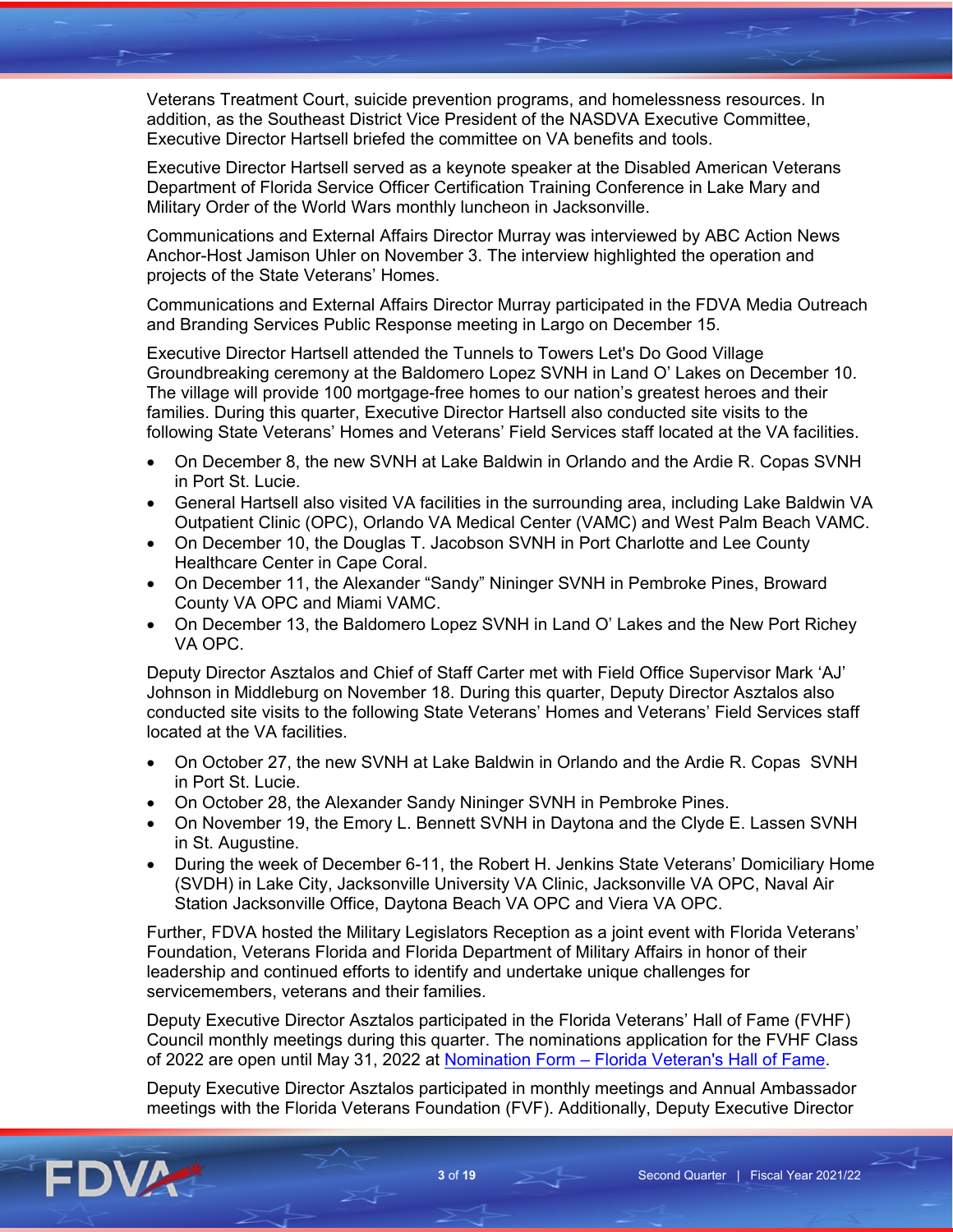Asztalos provided guidance and support to the FVF Chairman and President Lew Wilson for the Foundation's operations and initiatives.

Executive Director Hartsell and Communications Director Steve Murray met with the Florida Veterans Foundation's Leadership in Tallahassee on October 12.

Communications and External Affairs Director Murray presented an agency update to the Veterans Florida Board of Directors meeting in Tallahassee on November 30.

#### **Veterans Education and Awareness**

Executive Director Hartsell, Deputy Executive Director Asztalos, Communications and External Affairs Director Murray and Division of Veterans' Benefits and Assistance Director Don Stout attended the County Veteran Service Officer Fall Training Conference in Safety Harbor on October 4. Director Hartsell addressed the class on the long-standing partnership with veteran organizations in the state to increase veteran benefits and reach out to our state's 1.5 million veterans and their families. He inspired the class to make an efficient effort to veteran outreach activities and ensure that Florida continues to be the most sought-after state by veterans in the nation.

Executive Director Hartsell collaborated with Colonel Benjamin Ringvelski to promote the National Reserve Officers Training Corps program offered at Florida State University and Florida Agricultural and Mechanical University.

Executive Director Hartsell and Communications and External Affairs Director Murray participated in the Health Care Workforce Coalition Media Roundtable in Tallahassee on November 1.

Chief of Staff Carter attended the Disney SALUTE in honor of National Veteran and Military Family Month in Orlando on November 19.

FDVA Leadership continuously connects and collaborates with other organizations that support veterans and their families. During the second quarter, Executive Director Hartsell and/or Deputy Executive Director Asztalos met with many veteran organization outreach programs, projects and initiatives to assist veterans and their families. The organizations include; the Florida Health Care Association (FHCA), FHCA Workforce Committee, FHCA Reimbursement Committee, Concerned Veterans for America - Florida, the Patriot Services Group, Mission United Advisory Council of United Way of Hillsborough County, Tampa Bay HEAT Homeschool Resource Center, Bay Area Legal Services, the Crisis Center of Tampa Bay, and the St. Petersburg VA Regional Office.

Executive Director Hartsell, Deputy Executive Director Asztalos and FDVA Leadership also participated in veteran-related events; Annual Veterans Day at the Veterans Memorial Park, Veterans Day at Rear Admiral LeRoy Collins Jr. Museum, the Hillsborough Community College job fair, the Henry W. McMillan National Guard Armory ceremony, All American Heroes rally at Deerlake Middle School, memorial services at the Florida National Cemetery in Bushnell, the annual Wreaths Across America Capitol ceremony, the Leatherneck Golf tournament of the Marine Corps League, Work Day event in Tallahassee, Legionnaires ceremony at American Legion - Post 108, the Homes For Our Troops Community kickoff and Vet TalkX at Northeast Florida Community Veterans Engagement Board.

# **Suicide Prevention/Governor's Challenge Efforts**

FDVA collaborated with veterans and military organizations to unveil the initiative to prevent suicide among servicemembers, veterans and their families. The initiative is known as the Governor's Challenge to Prevent Suicide among servicemembers, veterans and their families. The statewide initiative uses evidence-based practices to address the mental health needs to prevent and reduce suicide attempts. The program is in conjunction with the U.S. Department of

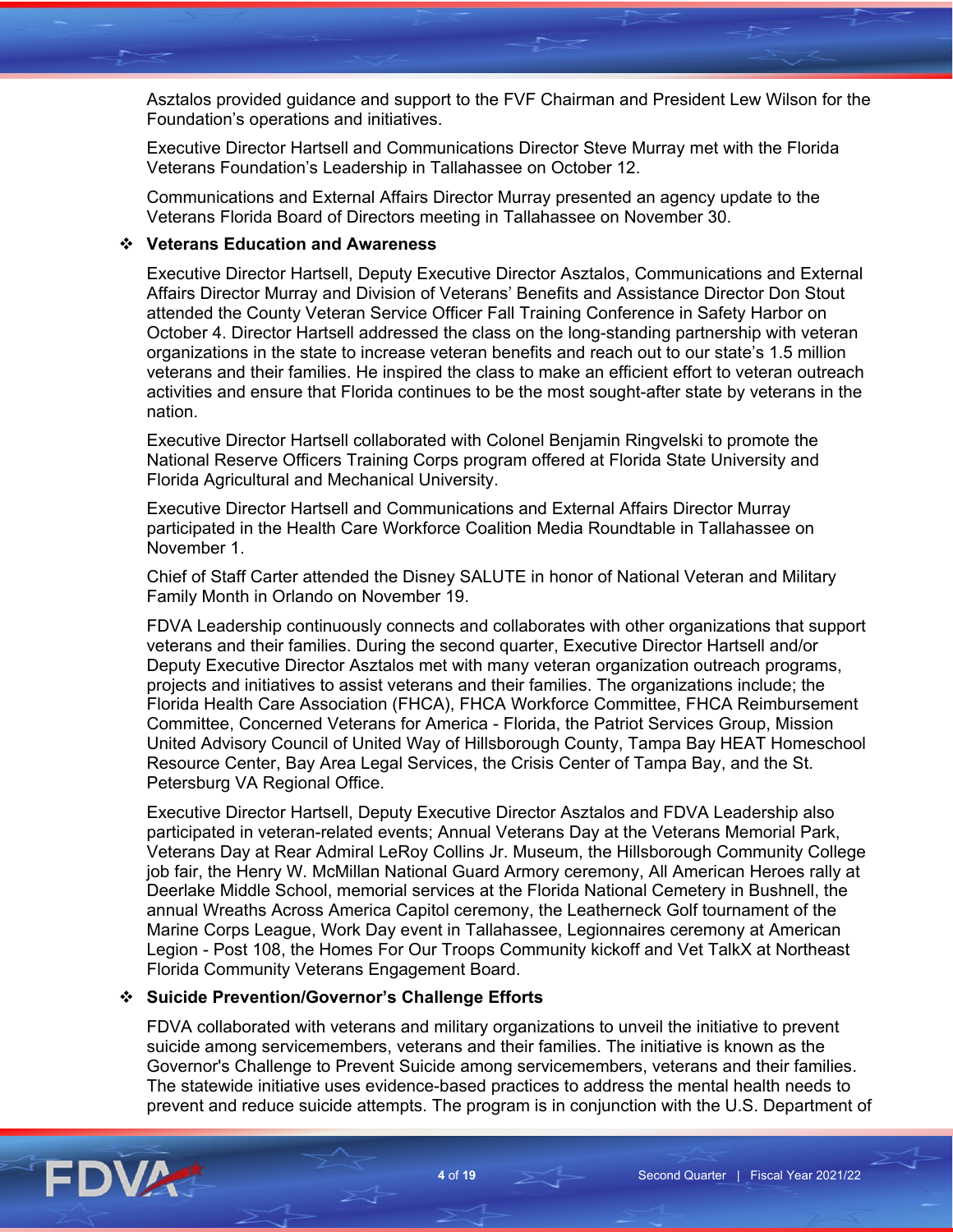Veterans Affairs (VA) and Substance Abuse and Mental Health Services Administration (SAMHSA). In addition, the program encourages interested stakeholders to increase their statewide suicide prevention efforts. In support of mental health, FDVA website provides resource links at [https://floridavets.org.](https://floridavets.org./)

Chief of Staff Carter and FDVA Leadership participated in monthly virtual sessions with the Governor's Challenge Workgroups and the Florida Suicide Prevention Coordinating Council. Chief of Staff Carter also participated in the Florida Suicide Prevention Interagency Action Committee (SPIAC) monthly meetings.

FDVA also collaborated with The Fire Watch to launch an innovative Veteran Suicide Prevention Program. Executive Director Hartsell participated in the Fire Watch film segment with the Northeast Florida Watch Stander program on October 28. In addition, in a suicide prevention outreach effort, Executive Director Hartsell met with the University of Florida Health Brain Wellness Program committee and Crisis Center of Tampa Bay President and CEO Clara Reynolds.

#### **Women Veterans**

Deputy Executive Director Asztalos collaborated with the Florida Advisory Committee on Women Veterans. At the monthly committee meetings, Executive Director Asztalos proposed an initiative to increase outreach to the women veterans through social media and a survey to identify the needs of women veterans.

Executive Director Asztalos and Florida Women Veterans Coordinator Vanessa Thomas attended the women veteran honor ceremony in Destin Beach on November 11.

#### **Community Outreach**

Executive Director Hartsell served as a keynote speaker at the Volunteers of America luncheon event in Tallahassee on November 5.

Executive Director Hartsell met with President of St. Leo University Dr. Jeffrey D. Senese in St. Leo on November 11. Later that afternoon, he joined Congressman Gus Bilirakis for the Veterans Resource Fair at the Pasco-Hernando State College in Wesley Chapel.

Deputy Executive Director Asztalos, Chief of Staff Carter and FDVA Leadership represented FDVA in the community at conferences with; Siemens digital industry software, Shield of Faith Missions, Florida State University Student Veteran Center, Guardianship Reform Task Force WebEx, University of Florida Health Hospital Jacksonville Brain Wellness Program grand opening, the Florida PALMs' virtual module workgroups session, and the Military Appreciation event at the Tampa Bay Lightning.

#### **Legislative Activities**

Executive Director Hartsell represented the Florida Cabinet at the Gold Star Families Memorial Monument Dedication ceremony at the Florida National Cemetery in Bushnell on October 6.

Executive Director Hartsell and FDVA Leadership attended the 2021 State Leaders Holiday reception at the Governor's Mansion in Tallahassee on October 30 and December 15.

Deputy Executive Director Hartsell, Deputy Executive Director Asztalos and FDVA Leadership met with the Governor's Staff and Governor's Office of Policy and Budget (OPB) regarding the department's proposed budget and veteran-related Bills for the 2022 Legislative Session. Executive Director Hartsell presented the department's FY 2022-23 budget outlook to the Governor's Deputy Chief of Staff Beau Beaubien and Director of Legislative & Intergovernmental Affairs Stephanie Kopelousos in Tallahassee on October 12.

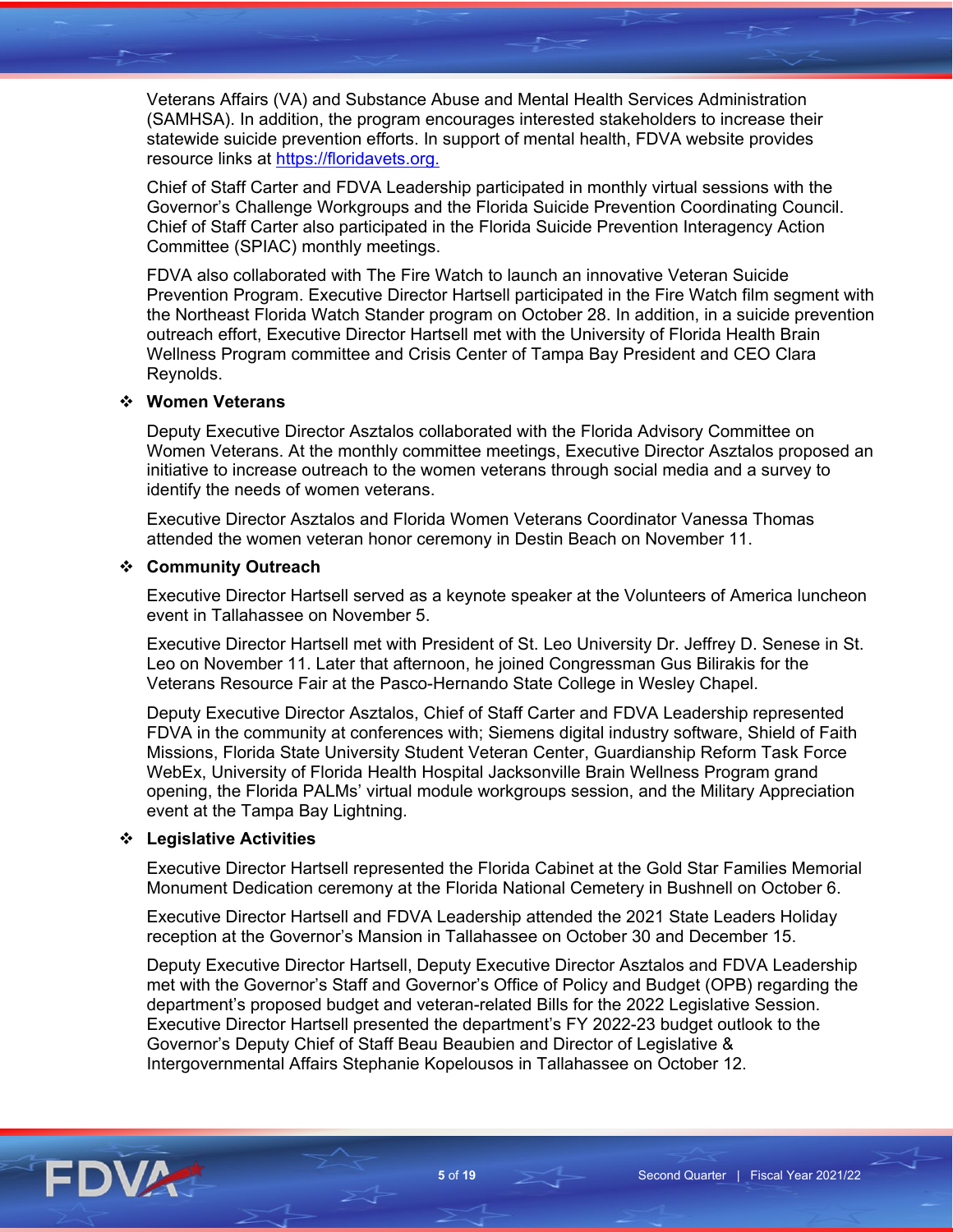On December 2, Deputy Executive Director Asztalos met with the Governor's Deputy Chief of Staff Katie Strickland and Governor's Senior Advisor Drew Meiner. At the meeting, he provided status updates for department operations, challenges and construction progress of the two new State Veterans' Homes in support of the department's budget for FY 2022-23.

FDVA Leadership's desired endeavor is that the agency continues to assist with strengthening the state's support for Florida's 1.5 million veterans and their families with education, healthcare, mental health, employment and family programs. Throughout 2021, Executive Director Hartsell provided progressive updates to the legislators and committee members about the COVID-19 pandemic impacts and implemented protocols at State Veterans' Homes and Division of State Veterans' Benefits and Assistance functions.

Executive Director Hartsell and FDVA's Suicide Prevention and Research Specialist Lauren Stentz presented at the Senate Committee on Military and Veterans Affairs and Space, and Domestic Security on November 2. Executive Director Hartsell also presented at Military and Veterans Affairs and Space, and Domestic Security Committee meetings on October 12 and November 1. FDVA Leadership also attended the Senate Committee meetings with Military and Veterans Affairs and Space, and Domestic Security during the 2022 interim session in support of veteran mental health and suicide prevention effort and other veteran-related initiatives.

Executive Director Hartsell and FDVA's Suicide Prevention and Research Specialist Lauren Stentz presented at the House Local Administration and Veterans Affairs Subcommittee on October 20. Legislative Affairs Director Roy Clark and Public Information Administrator Jeffrey "Jeff" Obos joined Hartsell at the meeting.

During the 2022 Session, Executive Director Hartsell, Deputy Executive Director Asztalos, Legislative Affairs Director Clark and FDVA Senior Management met with legislators and/or represented FDVA at committee meetings in support of the FDVA budget for FY 2022-23 and the following Legislative Bills in Tallahassee.

- Representative Daisy Morales proposed House Bill (HB) 0045 Educational Opportunities for Disabled Veterans.
- Representative David Smith proposed HB 0063 Recognizing Veteran Suicide.
- Representative Joseph Casello proposed HB 0115 State Park Fee Discounts.
- Representative Marie Paule Woodson proposed HB 0131 Florida Is For Veterans, Inc.
- Senator Danny Burgess proposed three veterans-related Bills: Senate Bill (SB) 0302 -Recognizing Veteran Suicide, SB - 0896 Educator Certification Pathways for Veterans, and SB 1712 - Veteran Suicide Prevention Training Pilot Program. As a former Executive Director of the Department of Veterans' Affairs, he also provides strong support for the FDVA budget at the senate committee meetings supporting Florida veterans.
- Representative Jay Trumbull proposed HB 0539 Nursing Home Financial Reporting.
- Senator Victor M. Torres, Jr. proposed SB 0466 Military Medics and Corpsmen of Florida Program.
- Senator Janet Cruz proposed four veterans-related Bills: SB 0550 Unlawful Employment Practices, SB 0554 - Educational Opportunities for Disabled Veterans, SB 0556 - Medical Marijuana Identification Cards for Service-disabled Veterans, and SB 0562 - Military Occupational Licensure.
- Representative John Snyder proposed HB 0573 Educator Certification Pathways for Veterans.
- Representative Matt Willhite proposed HB 0683 Recreational Licenses and Permits for Military Servicemembers and Veterans.
- Representative Dotie Joseph proposed HB 0727 Exemptions from Toll Payment for Disabled Veterans.

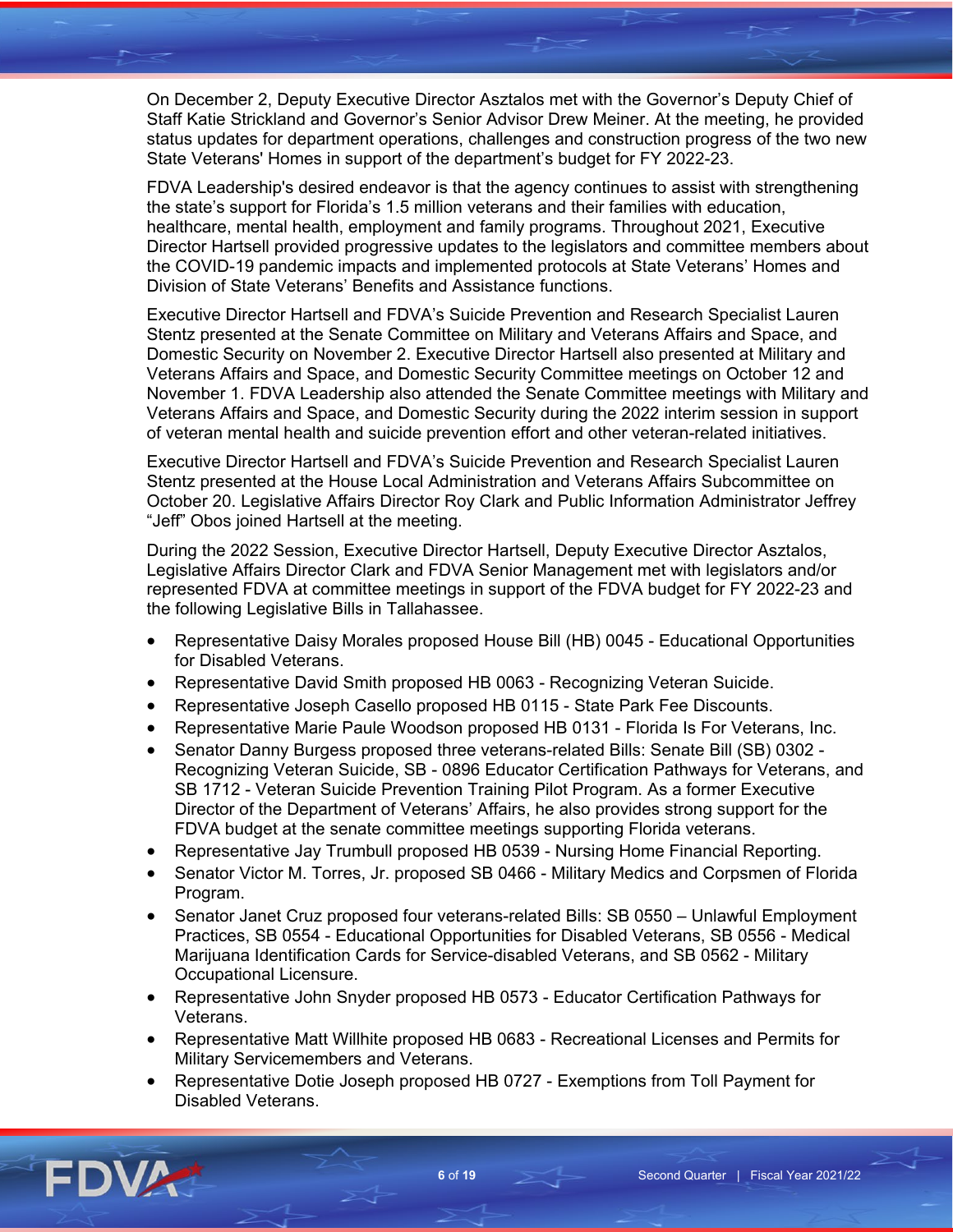- Representative Tobin Rogers 'Toby' Overdorf proposed HB 0755 Alcohol Purchases by Veterans' Service Organizations.
- Representative Tyler I. Sirois proposed HB 2103 Homeless Veteran Housing Assistance in Brevard County.
- Representative Traci Koster proposed HB 2165 Florida Veterans Legal Helpline.
- Representative Fiona McFarland proposed HB 2291 Veterans in Crisis Emergency Fund.
- Representative Michael ''Mike'' Gottlieb proposed HB 2891 Sunrise Senior, Veteran and Children's Educational and Wellness Center.
- Representative Stan McClain proposed two veteran-related Bills: HB 2929 State Veterans' Nursing Home in Marion County, and HB 3269 - Veterans Helping Veterans - Veterans Outreach Program.
- Representative Cord Byrd proposed three veteran-related Bills: HB 3041 Five Star Veterans Center Homeless Housing and Re-integration Project, HB 3473 - K9s for Warriors - Lifetime Care & Mental Health Support for Veterans, and HB 4201 - Northeast Florida Women Veterans Inc - Women Veterans Ignited.
- Representative Wyman Duggan proposed HB 3399 The Fire Watch Project, Inc.
- Representative Emily Slosberg-King proposed HB 3443 Operation Phoenix.
- Representative Bob Rommel proposed HB 3485 Quantum Leap Farm Equine Assisted Therapy for Veterans.
- Representative Andrew Learned proposed HB 4343 Regional/National Adaptive Sports Training Center.
- Representative Wyman Duggan proposed HB 4477 Florida Veterans Communications Pipeline.
- Representative Mike Giallombardo proposed HB 4625 Home Base Florida Veteran and Family Care.
- Representative Fentrice Driskell proposed HB 4829 SOF Missions Suicide Prevention.
- Representative Sam Garrison proposed HB 9049 K9s for Warriors Center for Operations and Training.
- Representative Blaise Ingoglia proposed two veteran-related Bills: HB 9201 Mid Florida Community Services, Inc., Veteran Ride Program and HB 9207 - K9 Partners for Patriots Mental Health Expansion.
- Representative Jason Shoaf proposed two veteran-related Bills: HB 9337 Warrior's Restoration, Inc - Long-Term Housing for Veterans, and HB 9371 - Forgotten Coast K9, Inc.
- Representative Anthony Rodriguez proposed HB 2125 Veterans Access Clinic at Nova Southeastern University.
- Representative Traci Koster proposed HB 2165 Florida Veterans Legal Helpline.
- Representative David Smith proposed two veteran-related Bills: HB 2211 Veterans Entrepreneurship Initiative - Seminole County Expansion, and HB 2239 - UCF-Post Traumatic Stress Disorder Clinic for Florida Veterans and First Responders.
- Representative Ardian Zika proposed HB 2249 Veterans Intervention Program.
- Representative Wyman Duggan proposed two veteran-related Bills: HB 2255 Aspire Health Partners / Centerstone - Military Veterans and National Guard Mental Health Services, and HB 2259 - Substance Use and Mental Health Treatment for Veterans.
- Representative Fiona McFarland proposed HB 2291 Veterans in Crisis Emergency Fund.
- Representative Michelle Salzman proposed HB 2371 Monument to Women Veterans.
- Representative Bob Rommel proposed HB 3485 Quantum Leap Farm Equine Assisted Therapy for Veterans.

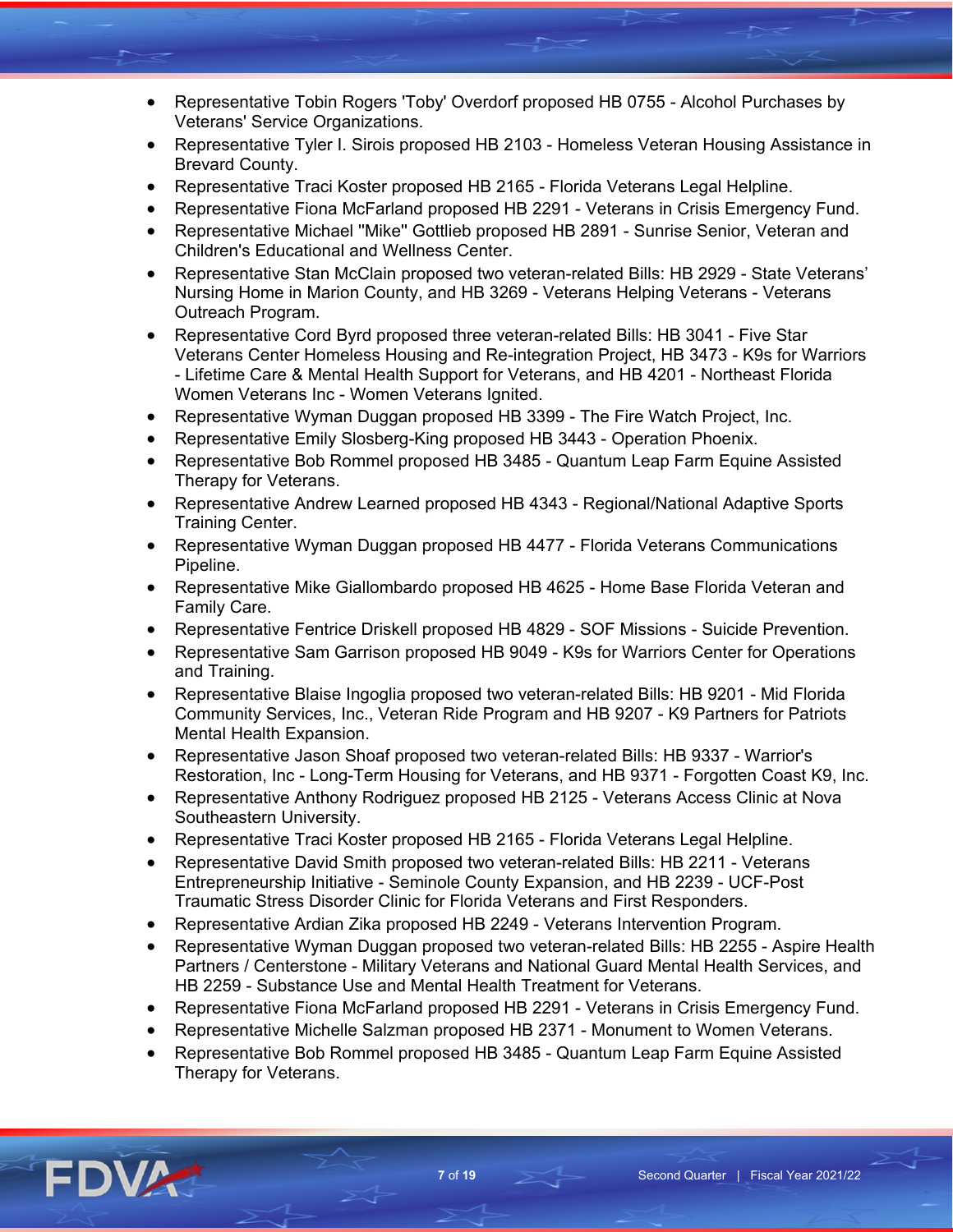- Representative Dianne ''Ms. Dee'' Hart proposed HB 3539 Veterans Resource Center Phase II.
- Representative Mike Giallombardo proposed two veteran-related Bills: HB 4625 Home Base Florida Veteran and Family Care, and HB 4627 - Vets in Class - Guest Lecturer to Substitute Teacher Pilot Program.

Executive Director Hartsell, Deputy Executive Director Asztalos, Legislative Director Roy Clark and FDVA Senior Management also met with Representative Allison Tant, Representative William Cloud "Will" Robinson Jr., Representative Linda Chaney, Representative Dana Trabulsy, Representative Patt Maney, Representative Elizabeth Fetterhoff, Representative Nicholas X Duran, Representative Jenna Persons-Mulicka, Representative Clay Yarborough, Representative Joe Harding, Representative Paul Renner, Representative Cyndi Stevenson, Senators Tina Scott Polsky, Senator Douglas "Doug" Broxson, Senator Lori Berman, Senator Dennis Baxley, Senator Kathleen Passidomo, Florida Senator Kelli Stargel and Florida Senator Linda Stewart.

#### **Proclamation**

Governor DeSantis signed proclamations in Florida to commemorate veterans for their selfless dedication to the nation. FDVA Office of Communications drafted the following proclamations for the Governor.

- On November 3, Governor released the Veterans Day in Florida Proclamation.
- On December 7, Governor released the Florida Pearl Harbor Remembrance Day Proclamation.
- On December 16, Governor released the Battle of the Bulge Day in Florida Proclamation.

#### **ii) Division of Veterans' Benefits and Assistance:**

#### **Bureau of Veterans' Claims Services**

The Bureau of Veterans' Claims Service's second quarter production review of rating decisions dipped from the previous quarter, partly due to the limited personnel holidays and the increase of appellate hearings. The Bureau continues to have an increase of virtual hearings for the Board of Veterans Appeals (BVA). The Bureau of Claims Services processed 10,823 claims rating decision reviews of disability benefits claims through the Veterans Benefits Management System (VBMS). Claims Services provided walk-in services, while the St. Petersburg Regional Office prefers in-person visits by appointment only.

Local in-person personal hearings continued at a steady pace. The Veterans' Benefits and Assistance statewide phone and email box received 6,180 inquiries throughout this quarter. The Bureau has conducted 551 hearings. As always, we continue to stand ready to meet the increasing demands of veterans' appeals requirements.

| Event                                                   | <b>First Quarter</b> | <b>Second Quarter</b> | YTD<br>FY 2021-22 | <b>Second Quarter YTD</b><br>FY 2020-21 |
|---------------------------------------------------------|----------------------|-----------------------|-------------------|-----------------------------------------|
| Retroactive Compensation                                | \$54,895,241         | \$45,088,978          | \$99,984,219      | \$89,389,433                            |
| Largest Single Retro. Benefit (1)                       | \$433,959            | \$421,176             | \$433,959         | \$705,032                               |
| <b>Debt Waiver Resolutions</b>                          | \$79,744             | \$36,222              | \$115,966         | \$12,107                                |
| Notices of Disagreement                                 | 2.983                | 2,517                 | 5.500             | 4,707                                   |
| Statements of Argument in Appeals<br>$\text{Cases} (2)$ | 102                  | 71                    | 173               | 368                                     |
| Act as Representative at Hearings*                      | 216                  | 420                   | 636               | 161                                     |
| Veterans' Appeals Hearings*                             | 142                  | 131                   | 273               | 249                                     |
| Number of Ratings Reviewed                              | 13.690               | 10,823                | 24,513            | 20.311                                  |

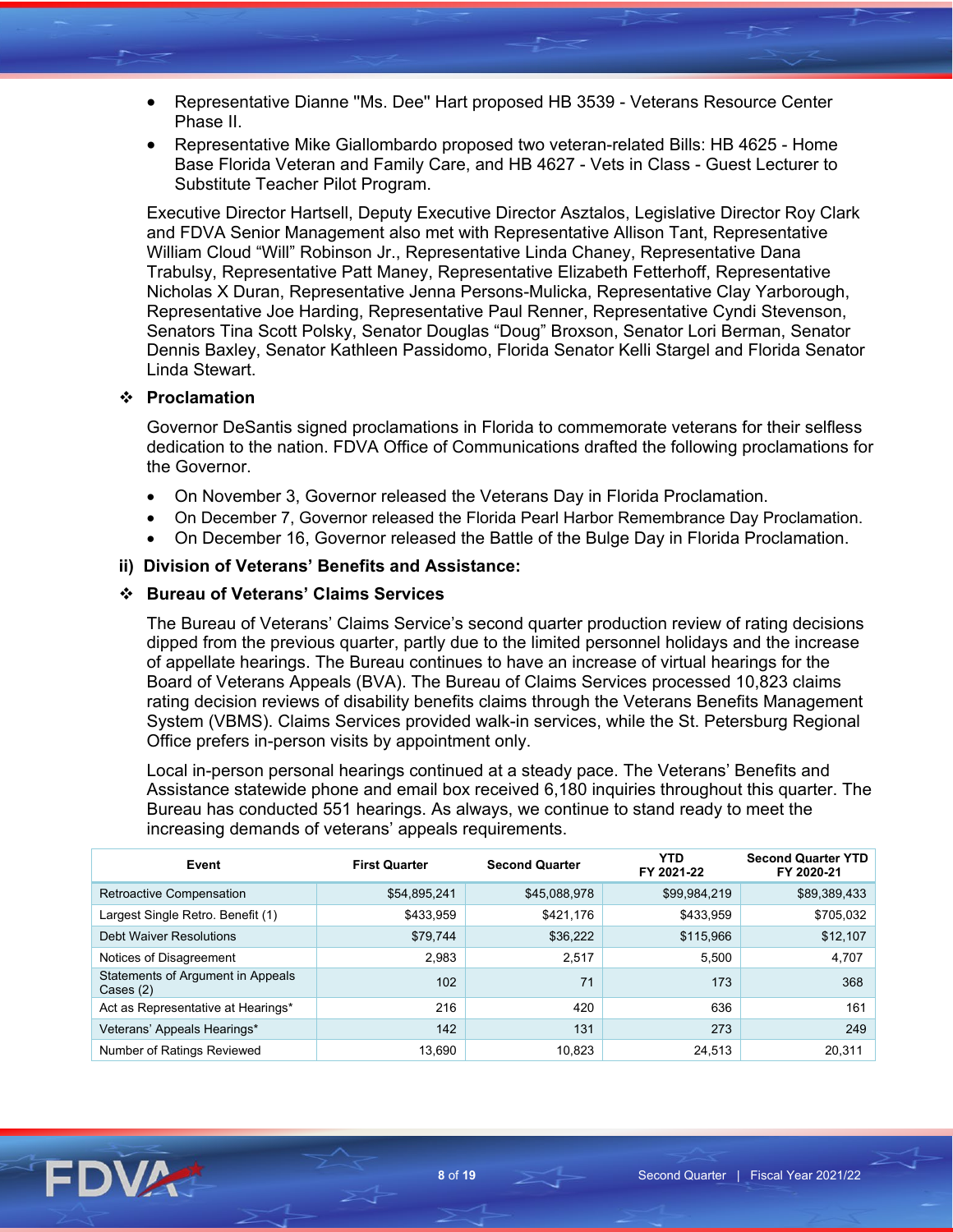- (1) The "Largest Single Retro. Benefits" Year to Date for FY 2020-21 and the Actual for FY 2021-22 reflects only the largest benefit amount that was received for the quarter.
- (2) The appeals representation process includes formal filing of the appeal application, and paralegal representation with the veteran at the Regional Office and in teleconferences with the Board of Veterans' Appeals.

#### **Women Veterans**

Florida Women Veterans Coordinator Vanessa Thomas attended a monthly teleconference with the National Center for Women Veterans (NCWV). Coordinator Thomas provided updates to the department on medical services for Women Veterans and services supporting women veterans. Some key topics included: 1) "She Wears the Boots", a Podcast for Women Veterans presented by the Veterans Health Administration, with a focus to get more listeners; and 2) the Million Veteran Program (MVP) with a focus to encourage ambassadorship in enrolling more women veterans into the program. MVP has targeted an 11 percent increase in the number of women veterans for the coming year. In December, she also attended the National Association of State Women Veteran Coordinators (NASWVC) monthly meeting. Coordinator Thomas also met with the MISSION UNITED Council, which seeks to provide women veterans with resources.

#### Outreach Event:

- HerVOICE Virtual Series the Series encompassed the voices of Women veterans with topics of serving in the military, the evolution of the military and transitioning back to civilian life.
- Monument to Women Veterans the Monument to Women Veterans, Inc., a 501c3 Charitable Non-Profit Corporation established in 2011, has been paramount in recognizing and empowering our military women through various community outreach and awareness efforts. Their goal is two-fold: first to provide critical resources for female veteran care, and second to pursue the erection of a monument to honor all women veterans.
- Wound Warrior Project (WWP) hosted the October 7 Women Veterans Town Hall meeting in Jacksonville. WWP expressed a desire to assist FDVA with Women's veteran issues and offered to sponsor the upcoming Women Veteran Conference in June 2022.
- FDVA met with Patriot Services to focus on Women Veteran Homelessness in northeast Florida. This collaboration is to provide safe housing for women veterans and their families.

#### **Bureau of Veterans' Field Services**

The Bureau of Veterans' Field Services continues to provide in-person and virtual services to veterans and their families. Miami and Broward areas remain closed to VCE's due to COVID-19 pandemic protocols. Field Services advocated for 34,392 veterans and their families completing 7,061 new disability claims. Field Services attended 127 outreach events including two Yellow Ribbon Reintegration events for Guard and Reserve Units and five Homeless Veteran Stand Down events. Field Services' supervisors assisted the Bureau of Veterans' Claims by reviewing and entering 690 rating decisions.

| Event                             | <b>First Quarter</b> | <b>Second Quarter</b> | YTD<br>FY 2021-22 | <b>Second Quarter YTD</b><br>FY 2020-21 |
|-----------------------------------|----------------------|-----------------------|-------------------|-----------------------------------------|
| Number of Issue Resolutions       | 7.694                | 5,150                 | 12.844            | 7.515                                   |
| Total Amount of Issues Resolution | \$22,304,715         | \$16,246,772          | \$38,551,487      | \$33.630.362                            |
| <b>Outreach Visits</b>            | 92                   | 127                   | 219               | 89                                      |
| Veterans Served at Outreach       | 2,132                | 4,232                 | 6,364             | 1.779                                   |
| <b>Bedside Interviews</b>         | 11                   | 12                    | 23                | 25                                      |
| Walk-ins / Counseling             | 12,116               | 10,418                | 22,534            | 11.713                                  |
| <b>Disability Claims</b>          | 7,910                | 7,061                 | 14,971            | 10,032                                  |
| Voter Registration                | 687                  | 640                   | 1,327             | 1,544                                   |
| Homeless Walk In                  | 101                  | 96                    | 197               | 82                                      |
| <b>Ratings Reviewed</b>           | 631                  | 690                   | 1,321             | 1.814                                   |

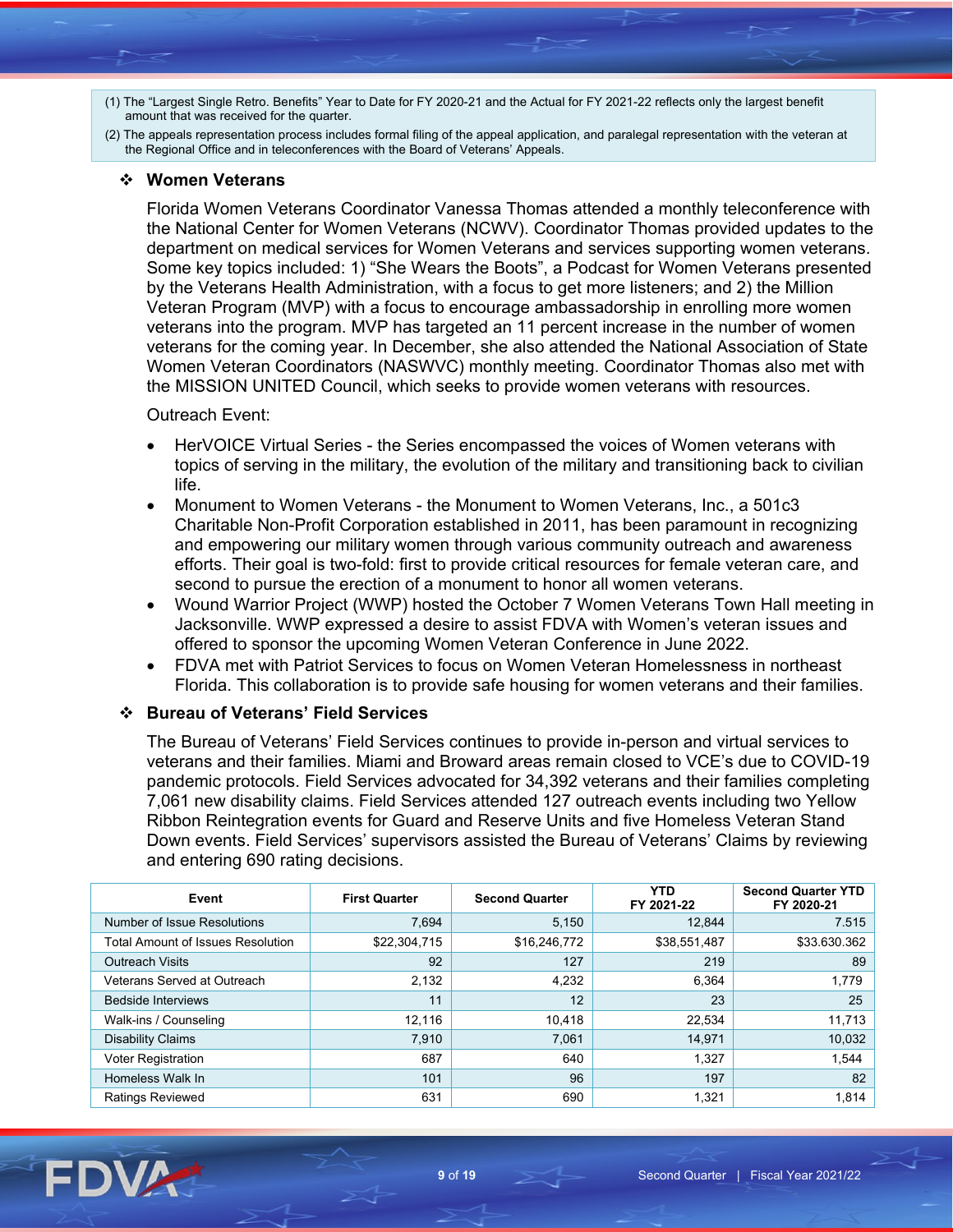| Event                                                                     | <b>First Quarter</b> | <b>Second Quarter</b> | <b>YTD</b><br>FY 2021-22 | <b>Second Quarter YTD</b><br>FY 2020-21 |
|---------------------------------------------------------------------------|----------------------|-----------------------|--------------------------|-----------------------------------------|
| Reintegration and Pre-Deployment<br>Events for Guard and Reserve<br>Units | C                    | 2                     | 4                        |                                         |
| Homeless Veteran Stand Down<br>Events                                     |                      | 5                     | 6                        |                                         |
| Medical Center Welcome Home<br>Events                                     | $\Omega$             | 0                     | 0                        |                                         |
| <b>Congressional Open House Events</b>                                    | 0                    | 0                     | 0                        |                                         |
| <b>National Conferences</b>                                               | 0                    | 0                     | 0                        | 0                                       |
| New Patient Orientation                                                   | 0                    | 0                     | 0                        | 12                                      |
| <b>Transition Assistance Briefings</b>                                    | 19                   | 17                    | 36                       | 14                                      |
| <b>Other Events</b>                                                       | 68                   | 102                   | 170                      | 59                                      |

# **The Bureau of State Approving Agency (SAA) for Veterans' Education and Training**

The Johnny Isakson and David P. Roe, M.D. Veterans Health Care and Benefits Improvement Act of 2020, H.R.7105 / Public Law 116-315, continues to be most impactful for veterans, school officials, and the State Approving Agency (SAA). Chapter 33 Veterans must now verify their own enrollment to VA each month, school officials must adjust their processes to be compliant with the new laws. Schools are also now assigned debt by VA, if a student reduces or terminates training. The SAAs must enforce the more than 30 changes introduced by the law, as well as assist schools and veterans with the changes.

With a primary effective date for school process changes on August 1, 2021, SAA Technical Assistance to school officials peaked in the prior quarter at 720. As school officials worked on implementing the changes, Technical Assistance by the SAA reduced to 550 this quarter, freeing up time to focus on school review and SAA approval actions.

As the Omicron Variant of the COVID-19 virus raged, Congress passed H.R. 5545 - Remote Act, and President Biden signed the Bill in to a Law 117-76 on December 21, 2021. A passage of the public law extends the COVID-19 provisions for veteran beneficiaries attending schools, for those participating in VA Work Study and for veteran beneficiaries participating in OJT/Apprenticeship programs to allow safe remote learning.

| Event                        | <b>First Quarter</b> | <b>Second Quarter</b> | <b>YTD</b><br>FY 2021-22 | <b>Second Quarter YTD</b><br>FY 2020-21 |
|------------------------------|----------------------|-----------------------|--------------------------|-----------------------------------------|
| <b>SAA Programs Approved</b> | 4,428                | 5,581                 | 10,009                   | 8,344                                   |
| Other Approval               | 681                  | 780                   | 1,461                    | 1,618                                   |
| <b>Compliance Visits</b>     | 18                   | 13                    | 31                       | 64                                      |
| <b>Inspection Visits</b>     | 3                    | 8                     | 11                       | 10                                      |
| Outreach Activities (1)      | 118                  | 104                   | 222                      | 263                                     |
| Liaison Activities (2)       | 119                  | 159                   | 278                      | 396                                     |
| Technical Assistance (3)     | 720                  | 550                   | 1,270                    | 1,022                                   |

# **iii) Division of State Veterans' Homes:**

The Division of State Veterans' Homes administration is diligently working on construction projects for two new State Veterans' Nursing Homes.

# • **Ardie R. Copas State Veterans' Nursing Home in Port St. Lucie:**

The home is scheduled to open for resident admissions in the Spring of 2022. For admission, a veteran must be a Florida resident, honorably discharged from the armed services and have a certificate of need from a VA physician.

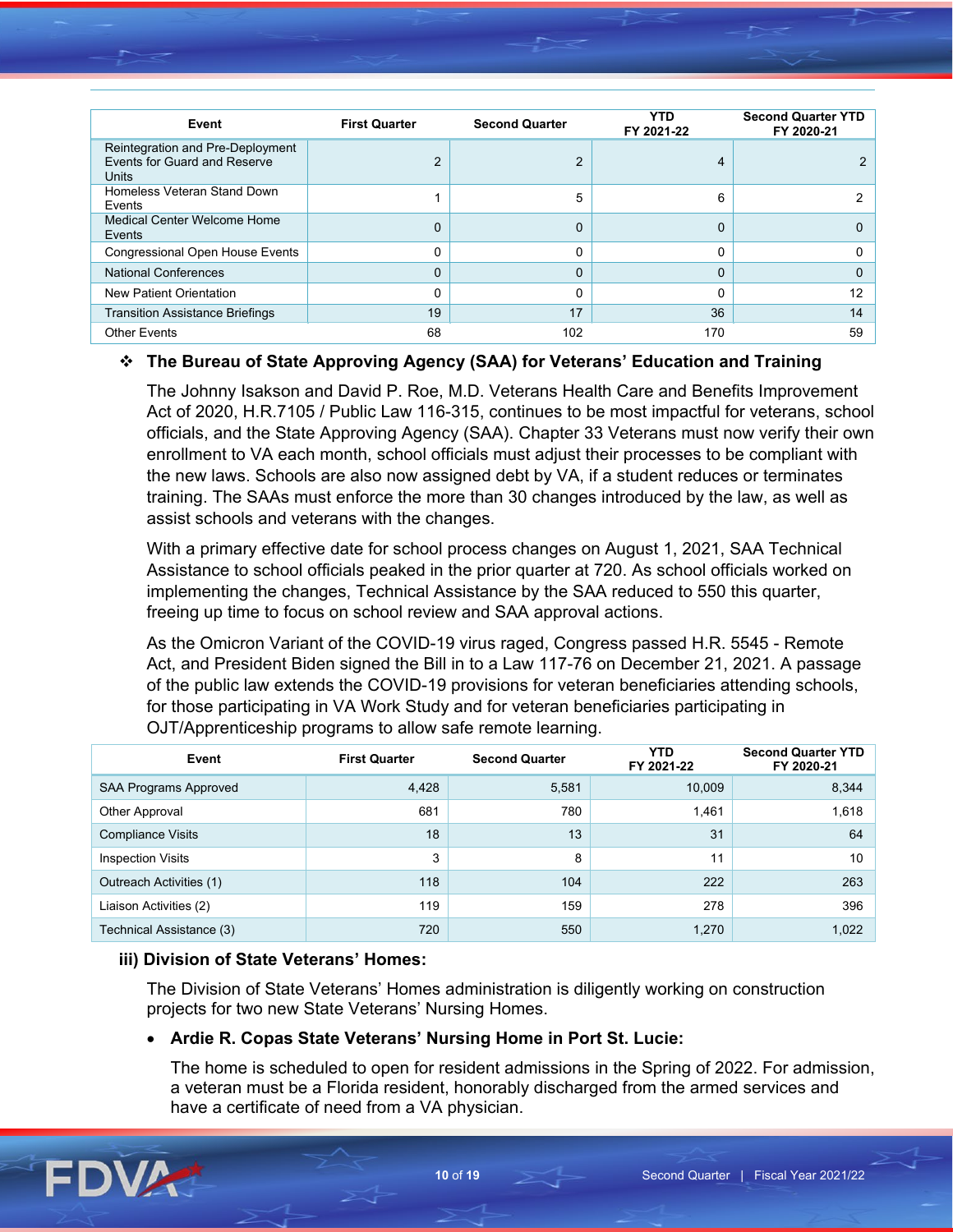The 120-bed home in Port St. Lucie is named after Fort Pierce resident Sgt. Ardie R. Copas. Who was killed in action in Vietnam in 1970. The home has 60 beds reserved for residents with Alzheimer's disease and dementia. Also, the home will include six bariatric rooms for patients with chronic and severe obesity. The home is equipped with additional facilities such as beauty and barbershop, café, chapel, a multi-purpose room, dining area and an in-house kitchen to serve daily fresh meals to the residents. The 121,000 square-foot facility is designed with the best effort to create a feel-like home atmosphere for the veterans' residents.

This will be the eighth Veterans' Affairs nursing home in the state. The other seven State Veterans' Homes are located in Daytona Beach, Land O' Lakes, Orlando, Panama City, Pembroke Pines, Port Charlotte and St. Augustine.

# • **Lake Baldwin State Veterans' Nursing Home in Orlando:**

The home is scheduled to be open for resident admissions in the Spring of 2022. Indoor construction projects continue, which include HVAC certifications, plumbing rerouting, etc. The furniture installation and IT system migration at the facility is in progress. We continue to work toward a certificate of occupancy from AHCA.

# **2) Required Items per Florida Administrative Code/F.A.C. 55-1.003(s):**

# **a) Contracts (F.A.C. 55-1.003(e))**

- i. Purchase Orders processed: 587 for the total of \$1,906,777.
- ii. E-Quotes processed: 40.
- iii. Confirming Order Justification (COJ): 13.
- iv. Processed four Surplus Property requests.
- v. NEW FDVA "Veterans Alternative Treatments" legislative contract with the University of South Florida, executed 11/30/2021. Total contract amount \$200,000.
- vi. NEW FDVA "Media Outreach & Branding Services" solicitation (Request for Proposal RFP) issued 11/3/2021. Addendum No. 1 issued 11/17/2021. Proposal opening held 12/1/2021. Evaluation Committee meeting held 12/13/2021. Intent to Award to Quest Corporation of America, Inc., issued 12/13/2021. Contract execution pending as of 12/20/2021. Total contract amount \$327,280.
- vii. NEW FDVA "Professional Nurse Agency Staffing" solicitation (Invitation to Bid ITB) issued 12/14/2021. Addendum, bid opening meeting, intent to award, and contract execution pending. Total contract amount to be determined.
- viii. NEW FDVA "VISN-16 Pharmacy Services" contract with USDVA, executed 9/30/2021. Total contract amount \$600,000.
- ix. PRIOR FDVA "VISN-16 Pharmacy Services" contract with USDVA, closed out 10/4/2021. Total contract amount \$600,000.
- x. PRIOR FDVA "VISN-8 Pharmacy Services" contract with USDVA, closed out 10/4/2021. Total contract amount \$2,500,000.
- xi. FDVA "EHR/EMR System" contract Amendment No. 2 (new system interface) with MatrixCare, Inc., executed 12/13/2021. Total contract amount \$2,636,738.
- xii. FDVA "Time Clock & Payroll-Based Journal System" contract Amendment No. 1 (additional user licenses) with ITCS/Web-Clock, executed 11/22/2021. Total contract amount \$368,303.

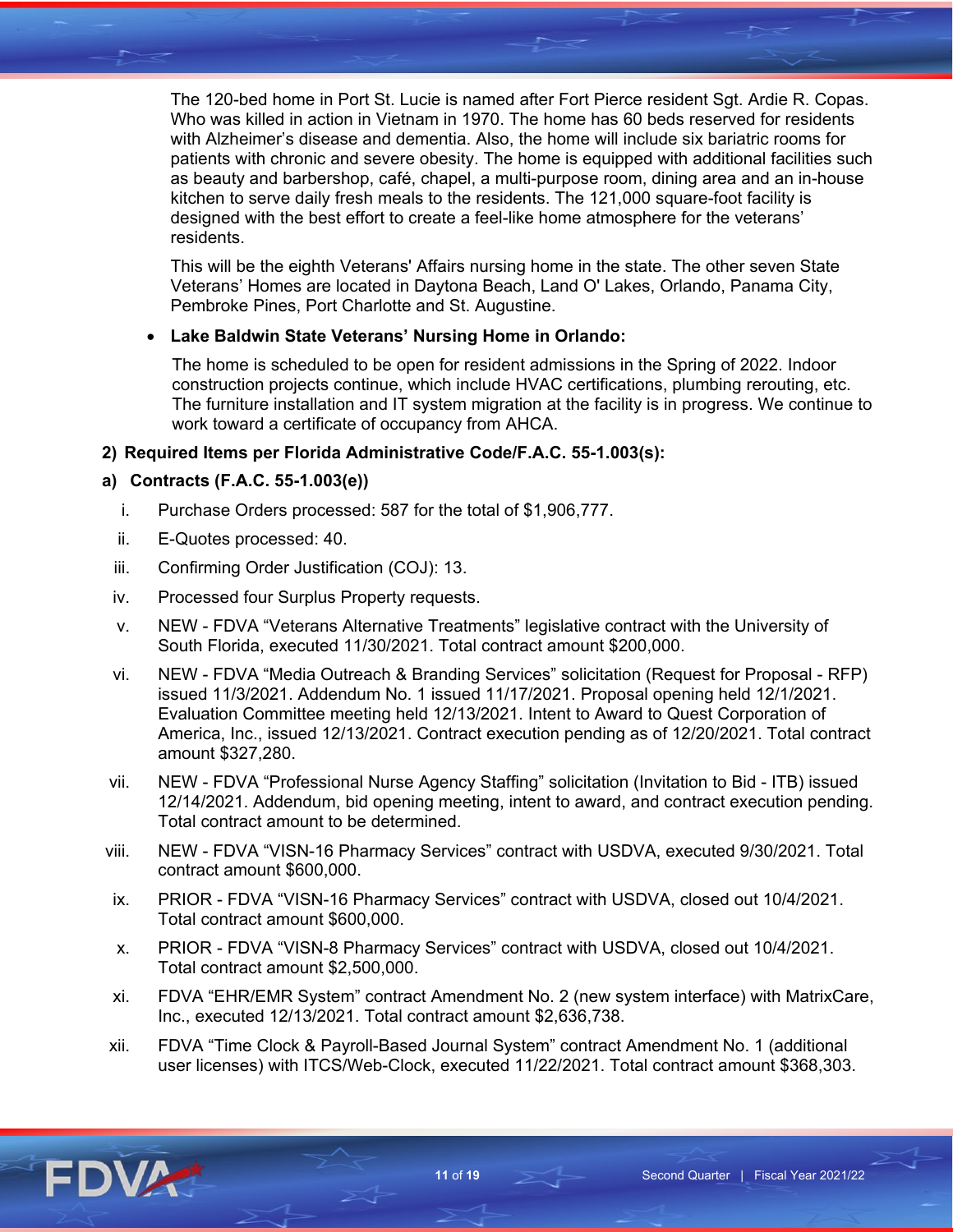- xiii. Douglas T. Jacobson SVNH "Automatic Transfer Switch" contract Amendment No. 1 (extension) with Santa Fe Professional Services, Inc., executed 11/4/2021. Total contract amount \$201,250.
- xiv. Clifford C. Sims SVNH "Automatic Transfer Switch" contract Amendment No. 3 (additional services & extension) with Zabatt Engine Services, Inc., executed 11/8/2021. Total contract amount \$215,322.
- xv. Clifford C. Sims SVNH "Lightning Rod System" solicitation (Sole Source) PUR-7776 Purchase Intent Notice issued to VBS 11/5/21 and expired 11/30/21 (no protests). PUR-7778 Decision Intent Notice issued to VBS 12/1/21 and expired 12/6/21 (no protests). Contract awarded to Bonded Lightning Protection, Inc. on 12/7/2021. Total contract amount \$48,600.
- xvi. Emory L. Bennett SVNH "Automatic Transfer Switch" contract Amendment No. 2 (extension) with Zabatt Engine Services, Inc., executed 12/13/2021. Total contract amount \$173,857.
- xvii. NEW Robert H. Jenkins Jr. SVDH "Resident VHS Primary Care" contract with USDVA, executed 12/3/2021. Total contract amount \$132,000.
- xviii. PRIOR Robert H. Jenkins Jr. SVDH "Resident VHS Primary Care" contract with USDVA, closed out 12/13/2021. Total contract amount \$154,337.

# **b) Consultants (F.A.C. 55-1.003(h))**

- i. None
- **c) Leases (F.A.C. 55-1.003(i))**
	- i. FDVA Office of General Counsel prepared updates to the Land Use Management Plans for six State Veterans' Homes in accordance with Section 253.034(5), Florida Statutes, pertaining to BOTIITF leases: 3873, 4007, 4261, 4339, 4415, and 4462. Short term accomplishments will be next reported on 11/29/2026, and next updates to the Land Use Management Plans will be due on 11/29/2031.
- **d) Lawsuits/Claims in Litigation or Settled this Quarter (F.A.C. 55-1.003(3) (k) and (3) (l))**
	- i. **3 - General Liability Claims:** (0 new this Quarter), 0 won, 0 settled, 0 lost, 3 pending.
	- ii. **1 - Employment Liability Claims:** (0 new this Quarter), 1 won, 0 settled, 0 lost, 1 pending.
	- iii. **0 - Other Liability Claims:** (0 new this Quarter), 0 won, 0 settled, 0 lost, 0 pending.
- **e) Contracts and agreements required to carry out programs approved by the Legislature or Governor and Cabinet (F.A.C. 55-1.003(3) (e))**
	- i. None
- **f) Professional Services (F.A.C. 55-1.003(3) (k))**
	- i. None
- **g) Notifications to State Attorneys, Sheriffs or other Law Enforcement (F.A.C. 551.003(3) (m))**
	- i. None.
- **h) Donations (F.A.C. 55-1.003(n))**
	- **i. Non-Cash Donations Received by State Veterans' Homes**

| <b>Second Quarter</b>             |                                                       |          |       |       |  |  |
|-----------------------------------|-------------------------------------------------------|----------|-------|-------|--|--|
| <b>Facility</b>                   | Item                                                  | Quantity | Value | Total |  |  |
|                                   | Robert H. Jenkins SVDH had no donations this quarter. |          |       |       |  |  |
| Robert H. Jenkins SVDH, Lake City |                                                       |          |       |       |  |  |

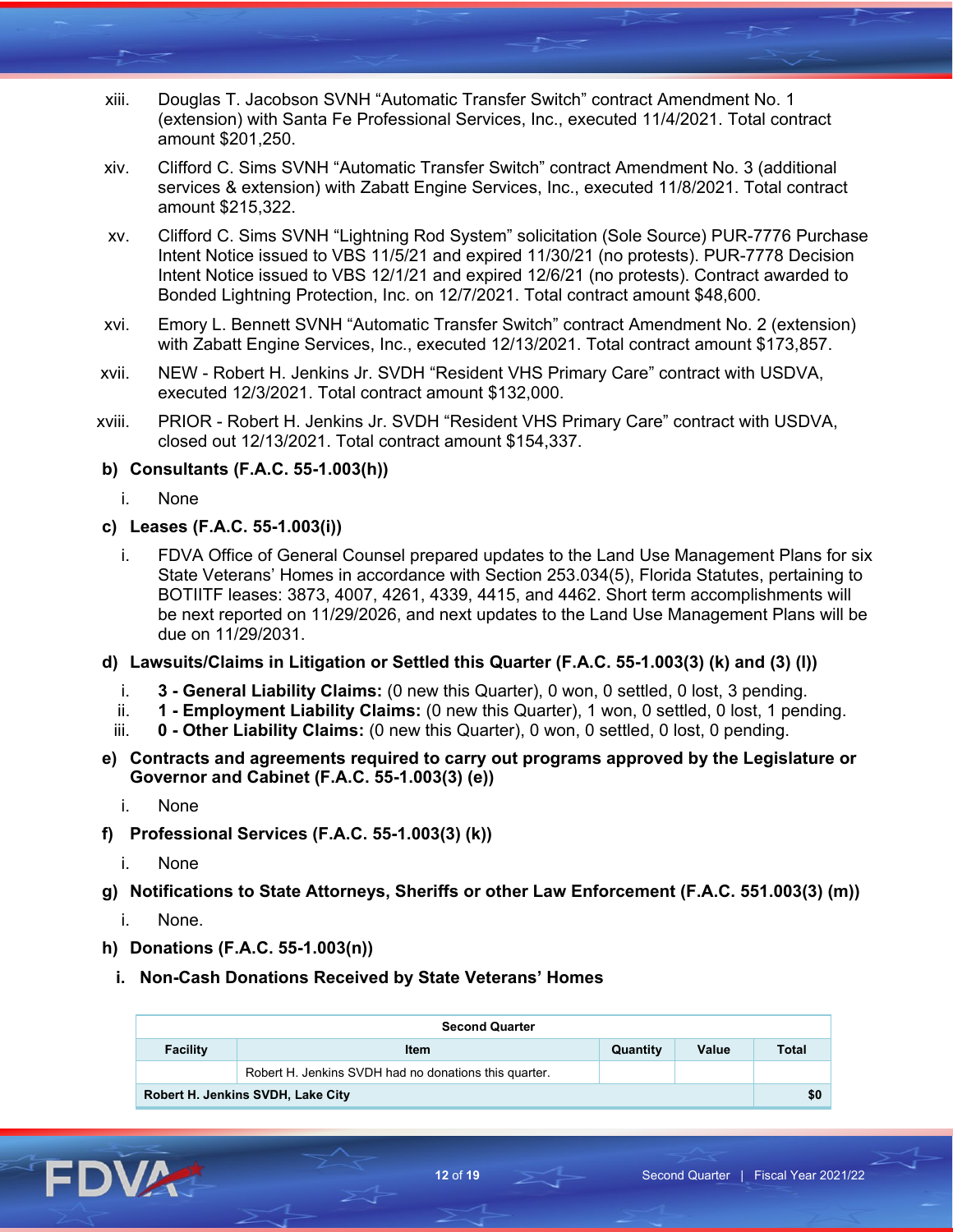|                                                      | Ardie R. Copas SVNH had no donations this quarter.  |    |         |         |  |  |  |
|------------------------------------------------------|-----------------------------------------------------|----|---------|---------|--|--|--|
| Ardie R. Copas SVNH, Port St. Lucie                  |                                                     |    |         |         |  |  |  |
| Emory L. Bennett SVNH had no donations this quarter. |                                                     |    |         |         |  |  |  |
|                                                      | Emory L. Bennett SVNH, Daytona Beach                |    |         |         |  |  |  |
|                                                      | Baldomero Lopez SVNH had no donations this quarter. |    |         |         |  |  |  |
|                                                      | Baldomero Lopez SVNH, Land O' Lakes                 |    |         | \$0     |  |  |  |
|                                                      | 75" Vizio TV                                        | 1  | \$800   | \$800   |  |  |  |
|                                                      | Microwave                                           | 1  | \$75    | \$75    |  |  |  |
| Alexander "Sandy" Nininger SVNH, Pembroke Pines      |                                                     |    |         |         |  |  |  |
| Clifford C. Sims SVNH had no donations this quarter. |                                                     |    |         |         |  |  |  |
| Clifford C. Sims SVNH, Panama City                   |                                                     |    |         |         |  |  |  |
|                                                      |                                                     |    |         | \$0     |  |  |  |
|                                                      | 70" LG TV                                           | 1  | \$598   | \$598   |  |  |  |
|                                                      | 75" TCL TV                                          | 1  | \$1,000 | \$1,000 |  |  |  |
|                                                      | <b>LG DVD PLAYER</b>                                | 2  | \$30    | \$61    |  |  |  |
|                                                      | Sylvania DVD Portable Player                        | 17 | \$85    | \$1,445 |  |  |  |
|                                                      | Douglas T. Jacobson SVNH, Port Charlotte            |    |         | \$3,104 |  |  |  |
|                                                      | Clyde E. Lassen SVNH had no donations this quarter. |    |         |         |  |  |  |
|                                                      | Clyde E. Lassen SVNH, St. Augustine                 |    |         | \$0     |  |  |  |
| <b>Total Non-Cash Donations</b>                      |                                                     |    |         | \$3,979 |  |  |  |

# **ii. Cash Donations Received by State Veterans' Homes**

| <b>Facilities</b>                               | <b>First Quarter</b> | <b>Second Quarter</b> | <b>YTD</b><br>FY 2021-22 |
|-------------------------------------------------|----------------------|-----------------------|--------------------------|
| Robert H. Jenkins SVDH, Lake City               | \$810                | \$530                 | \$1,340                  |
| Ardie R. Copas SVNH, Port St. Lucie             | \$0                  | \$0                   | \$0                      |
| Emory L. Bennett SVNH, Daytona Beach            | \$0                  | \$1,300               | \$1,300                  |
| Baldomero Lopez SVNH, Land O' Lakes             | \$651                | \$1,598               | \$2,249                  |
| Alexander "Sandy" Nininger SVNH, Pembroke Pines | \$1,100              | \$1,000               | \$2,100                  |
| Clifford C. Sims SVNH, Panama City              | \$1,025              | \$500                 | \$1,525                  |
| Douglas T. Jacobson SVNH, Port Charlotte        | \$0                  | \$1,481               | \$1,481                  |
| Clyde E. Lassen SVNH, St. Augustine             | \$1,454              | \$1,000               | \$2,454                  |
| <b>Total Cash Donations</b>                     | \$5,040              | \$7,409               | \$12,449                 |

# **i) Memberships in Professional Organizations Paid (F.A.C. 55-1.003(p))**

| <b>Second Quarter</b>                                                          |  |
|--------------------------------------------------------------------------------|--|
| I Association of State Directors of Veterans' Affairs.<br>The National<br>Inc. |  |

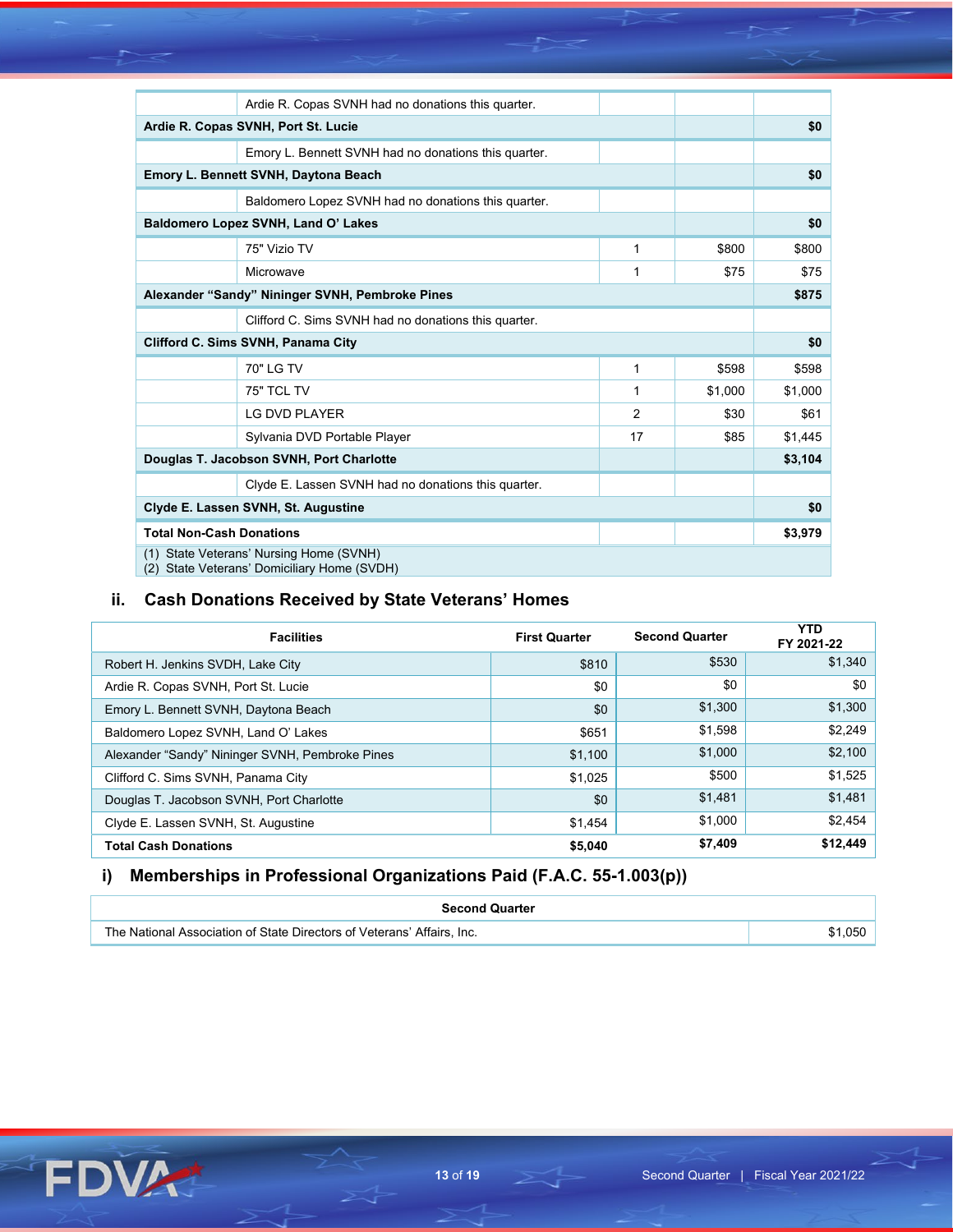

#### **3) Veterans Florida (VF)**

The Veterans Florida submitted the Legislative Budget Request (LBR) for FY 2022-23 to the Florida Department of Veterans' Affairs, Governor's Office of Policy and Budget, and legislative appropriations committee. The highlights of the FY 2022-23 LBR request:

| <b>Operations Funding</b> | \$400,000 Recurring       | Increase of \$55,894 Recurring                                           |
|---------------------------|---------------------------|--------------------------------------------------------------------------|
| VETS Program Funding      | \$2,000,000 Non-recurring | Increase of \$700,000 Nonrecurring; restores to FY 2020-21 funding level |

VF appointed Keshia Valverde as the Veterans Employment and Training Services Coordinator. Keshia will lead the VETS team with providing services to veterans seeking career, entrepreneurship, and SkillBridge assistance.

OPPAGA released the 2021 Report at the end of December and we will be distributing it to stakeholders shortly. We continue to await the results of the EDR Report.

#### **Marketing**

October's marketing theme was manufacturing, with blog and social media posts detailing industry information and success stories from program participants. The video team started filming new regional highlight videos in Tampa, Boca Raton, and Fort Myers. November was veteran success month headlined by the "Florida Welcomes Veterans" webinar featuring speakers from Enterprise Florida, the Florida Department of Economic Opportunity, Florida's SBDC, and the Florida Chamber of Commerce Foundation. The event was extremely successful with over 200 viewers from around the world and an average viewing time of 40 minutes. The replay is available [here.](https://www.youtube.com/supported_browsers?next_url=https%3A%2F%2Fwww.youtube.com%2Fwatch%3Fv%3DE13NB25TT-E) Veteran success continued with the marketing team highlighting program participants. During the second quarter, the theme also included in-depth profiles on the 2021 Battle of the Pitches winners, and the content continues to lead our strong performance on social media. Longer-form blog content as well as strategic cross-posting of relevant content continues to drive strong performance on social media with LinkedIn performing particularly well. VISIT Florida's \$225K LinkedIn campaign wrapped up and we're analyzing the initial results show higher efficiency compared to the previous campaigns.

| <b>Network Partner</b>      | Performance    |                 |                 |  |
|-----------------------------|----------------|-----------------|-----------------|--|
|                             | <b>October</b> | <b>November</b> | <b>December</b> |  |
| Unique Website Visitors     | 3,449          | 8,198           | 8,778           |  |
| Facebook Organic Post Reach | 6,855          | 27,083          | 10,003          |  |
| Newsletter Subscribers      | 35,257         | 35,316          | 35,318          |  |
| LinkedIn Post Reach         | 8,170          | 13,602          | 20,873          |  |
| <b>Twitter Post Reach</b>   | 4,282          | 5,868           | 3,631           |  |

#### **Veterans Employment and Training Services (VETS)**

The VETS team continues contacting and assisting veterans who are looking for employment and training services.

#### **Career Services Program**

The team continues the work to expand both workforce grant employers and career matching opportunities to benefit our veterans. The team attended 698 job fair and events during this quarter.

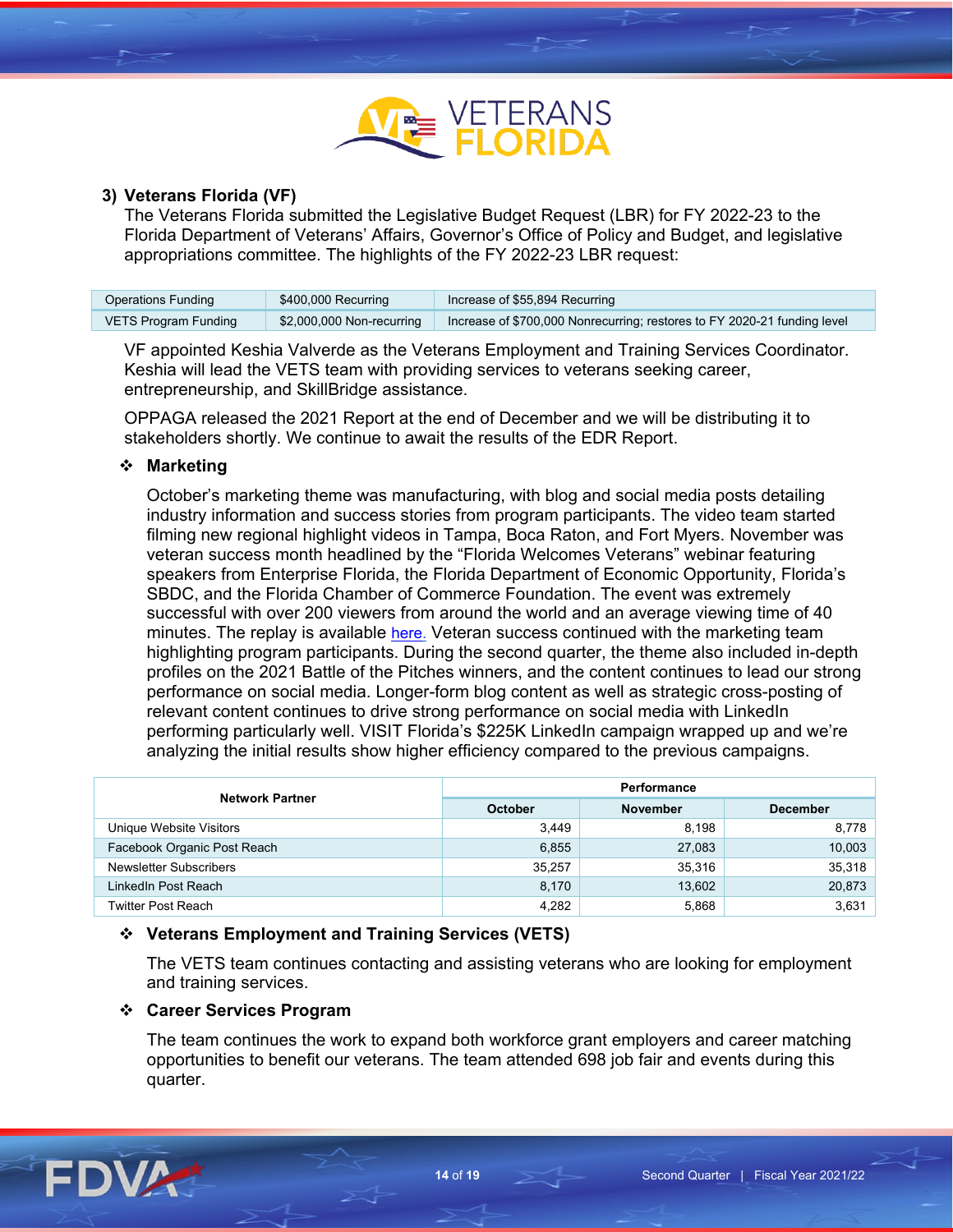| <b>Veteran Leads Metrics</b> |                                      |                 |         |              |  |  |  |
|------------------------------|--------------------------------------|-----------------|---------|--------------|--|--|--|
| <b>Month</b>                 | <b>Grant Reimbursement</b><br>Amount | <b>Job Fair</b> | Website | <b>Total</b> |  |  |  |
| October*                     | \$171,821                            | 48              | 104     | 152          |  |  |  |
| November*                    | \$94,575                             | 104             | 153     | 257          |  |  |  |
| <b>December</b>              | \$0                                  | 23              | 266     | 289          |  |  |  |
| <b>Total</b>                 | \$266,396                            | 175             | 523     | 698          |  |  |  |
| * Rudget has been deploted   |                                      |                 |         |              |  |  |  |

Budget has been depleted

#### **Veteran Agriculture Program**

VF was awarded a federal three-year Enhancing Agricultural Opportunities for Military Veterans Program grant by the U.S. Department of Agriculture (USDA) and the National Institute of Food and Agriculture (NIFA) to conduct the Veterans Florida Agriculture Program. The Veterans Florida Agriculture Program is an immersive, hands-on six-month paid fellowship, and selected veterans study at the University of Florida Institute of Food and Agricultural Sciences Research and Education Center. In October, VF began with the second year of the Veterans Florida Agriculture Program three-year award.

VETS Director Jeremy Sinnemaki attended a virtual meeting with the USDA/AGVETS Project Directors and presented at the Federal Deposit Insurance Corporation (FDIC) Veteran Business Resources Webinar. Director Sinnemaki and Entrepreneurship Partner Development Manager Amy Entress attended the Farmer Veteran Coalition 2021 Conference in Knoxville, Tennessee.

| <b>Research and Education Partnership Status</b> |               |         |               |                  |  |
|--------------------------------------------------|---------------|---------|---------------|------------------|--|
| <b>Partners</b>                                  | Location      | Pending | <b>Active</b> | <b>Completed</b> |  |
| Fort Lauderdale REC                              | Davie         |         |               |                  |  |
| <b>Gulf Coast REC</b>                            | Wimauma       |         | ∩             |                  |  |
| Mid-Florida REC                                  | Apopka        |         |               |                  |  |
| Tropical Aquaculture Lab                         | <b>Ruskin</b> |         |               |                  |  |

#### **U.S. Department of Defense SkillBridge**

Veterans Florida continued to expand the DoD SkillBridge fellowship offerings with employers throughout the State of Florida to serve our transitioning active duty servicemembers. Additionally, during the second quarter, VF partnered with the Pensacola Police Department to the SkillBridge opportunities for servicemembers. VF team attended 50strong SkillBridge Connect servicemembers Opportunity Fairs.

| <b>SkillBridge Partnership Status</b>      |                      |         |               |           |
|--------------------------------------------|----------------------|---------|---------------|-----------|
| <b>Partner</b>                             | Location             | Pending | <b>Active</b> | Completed |
| <b>ARES Technical Services</b>             | Kennedy Space Center |         |               | 0         |
| Florida Department of Economic Opportunity | Statewide            |         |               | 0         |
| Florida Highway Patrol                     | Statewide            | 14      | 4             |           |
| <b>Piper Aircraft</b>                      | Vero Beach           | 4       |               | 0         |
| S&B Metal                                  | Lakeland             | 3       |               |           |
| University of Florida IFAS                 | Statewide            | 6       | 10            |           |
| Vineyards Country Club                     | <b>Naples</b>        |         | 0             |           |
| Vets2PM                                    | Statewide            | 6       |               | 6         |
| Total                                      |                      | 38      | 18            | 12        |

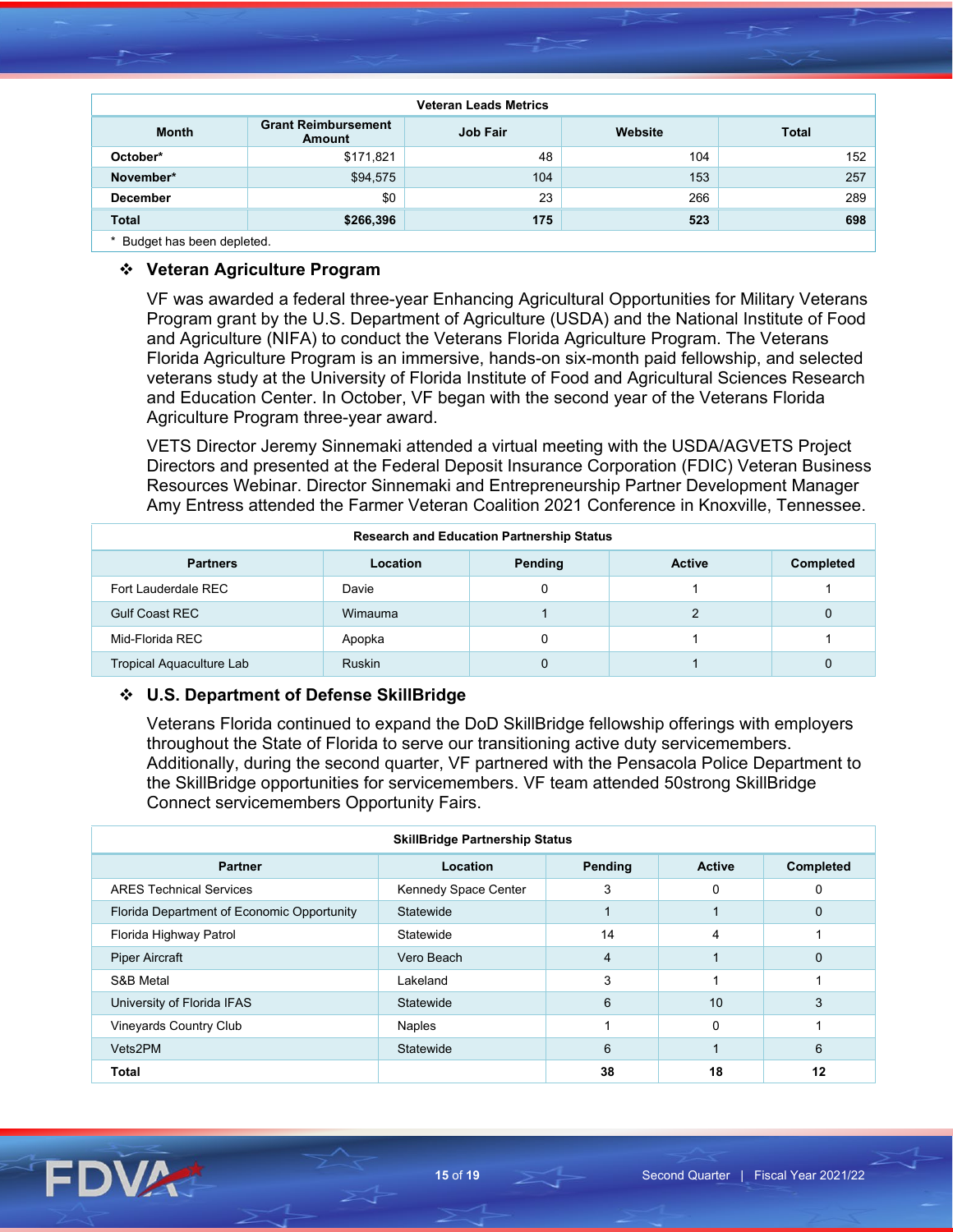# **Entrepreneurship Program**

The new entrepreneurship partners are preparing for their spring offerings. The Request for Qualifications (RFQ) is still open, and we continue to accept proposals for the fiscal year 2021- 22 entrepreneurship services. The team is evaluating options to expand the program virtually to areas of Florida that do not currently offer an in-person program.

# **Development**

The following corporate donation received from Boeing for SkillBridge and VETS Program Support.

| <b>Funder</b>                  | Amount    | <b>Purpose</b>                          | <b>Status</b>        |
|--------------------------------|-----------|-----------------------------------------|----------------------|
| <b>Boeing Grant</b>            | \$75,000  | <b>Career Services Support</b>          | Not Awarded          |
| Boeing Corporate Donation      | \$9,000   | <b>SkillBridge Support</b>              | Awarded              |
| USDA - AGVETS Program          | \$745.245 | Veterans Florida Agriculture<br>Program | Ongoing through 2023 |
| <b>Bob Woodruff Foundation</b> | \$100,000 | <b>VETS Program</b>                     | Not Awarded          |

### **Board of Directors Meeting**

The Board of Directors approved the Board approved the Legislative objectives and current financial statements at the monthly meeting on November 30, in Tallahassee.

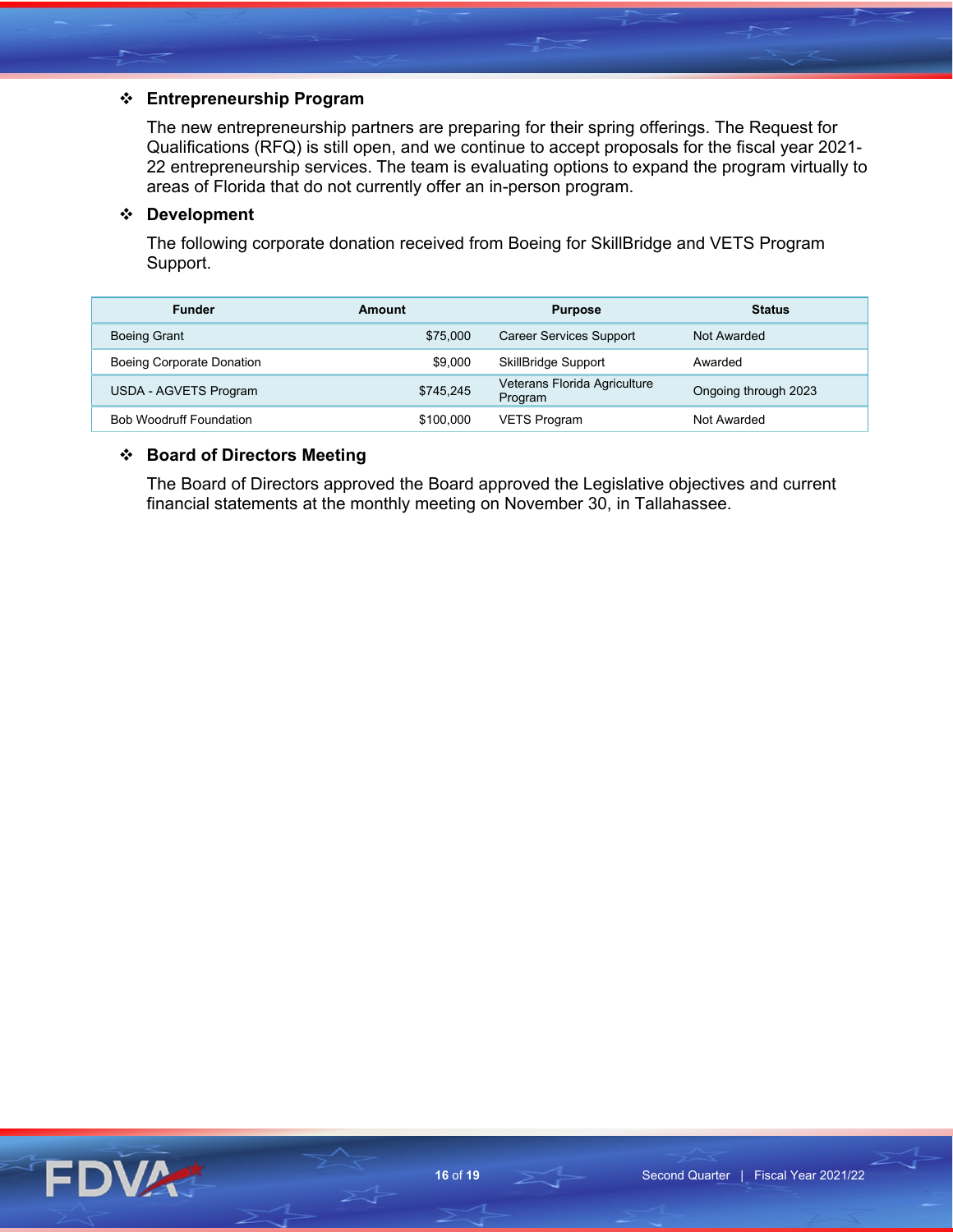

# NO FLORIDA VETERAN LEFT BEHIND

#### **4) Florida Veterans Foundation (FVF)**

The Foundation operates for the direct and indirect benefit for the veterans of Florida, the FDVA and State Veteran Service Organizations (VSO). FVF is a 501(C) (3) nonprofit operating for charitable and educational purposes. The Foundation operates solely on grants, donations and fundraisers. The Foundation operates with two full-time employee and one part-time intern.

#### **Board of Directors, FVF Staff & Volunteer Outreach**

All FVF board of directors are volunteers who donate time and resources to support the Foundation's mission and its programs to help veterans in need. FVF highlights Board Member Paul Kimbel, who secured donations of special medical equipment, 120 slings/lifts, 6 shower chairs, 35 walkers, 12 ramps and two crutches for Veterans at the Disability Achievement Center.

| <b>Team Members</b>                   | <b>Hours</b> | <b>Events</b> | <b>Veterans Served</b> |
|---------------------------------------|--------------|---------------|------------------------|
| Board of Directors & Volunteers       | 1.852        | 421           | 37,511                 |
| New Volunteers                        | 12           |               |                        |
| FVF Headquarters Staff Received Calls |              |               | 550                    |

| <b>Outreach Metrics</b> | Reach   | <b>Followers</b>      |
|-------------------------|---------|-----------------------|
| Facebook                | 290,076 | 16,136                |
| Newsletter Subscribers  | 3.349   | 31%                   |
| Veteran Data Services   | 32,733  |                       |
| Website Page Views      | 24,129  | Unique Views - 20,282 |

#### **Incoming Grants, Fundraising and Donations**

Created a new donation webpage for donors to select Veterans in need options.

Below is an overview of funds raised FY 2021-22 fiscal year to date.

| <b>Grants, Fundraising</b><br>& Donations via Donations<br>Webpage | <b>First Quarter</b> | <b>Second Quarter</b> | YTD<br>FY 2021-22 |
|--------------------------------------------------------------------|----------------------|-----------------------|-------------------|
| Corporate / Business Grants                                        | \$56,300             | \$115,230             | \$171,530         |
| <b>Direct Public Support</b>                                       | \$68,358             | \$84,737              | \$153,095         |
| <b>Agency Grants</b>                                               | \$21,000             | \$107,784             | \$128,784         |
| <b>Special Events</b>                                              | \$7,950              | \$22,874              | \$30,824          |
| <b>TOTAL</b>                                                       | \$153,608            | \$330,625             | \$484,233         |

#### **FVF Grants and Funds**

| <b>Revenue / Projections</b>     | Amount    |
|----------------------------------|-----------|
| Incoming Grants Approved         | \$290,000 |
| Incoming Grants Pending Approval | \$20,000  |

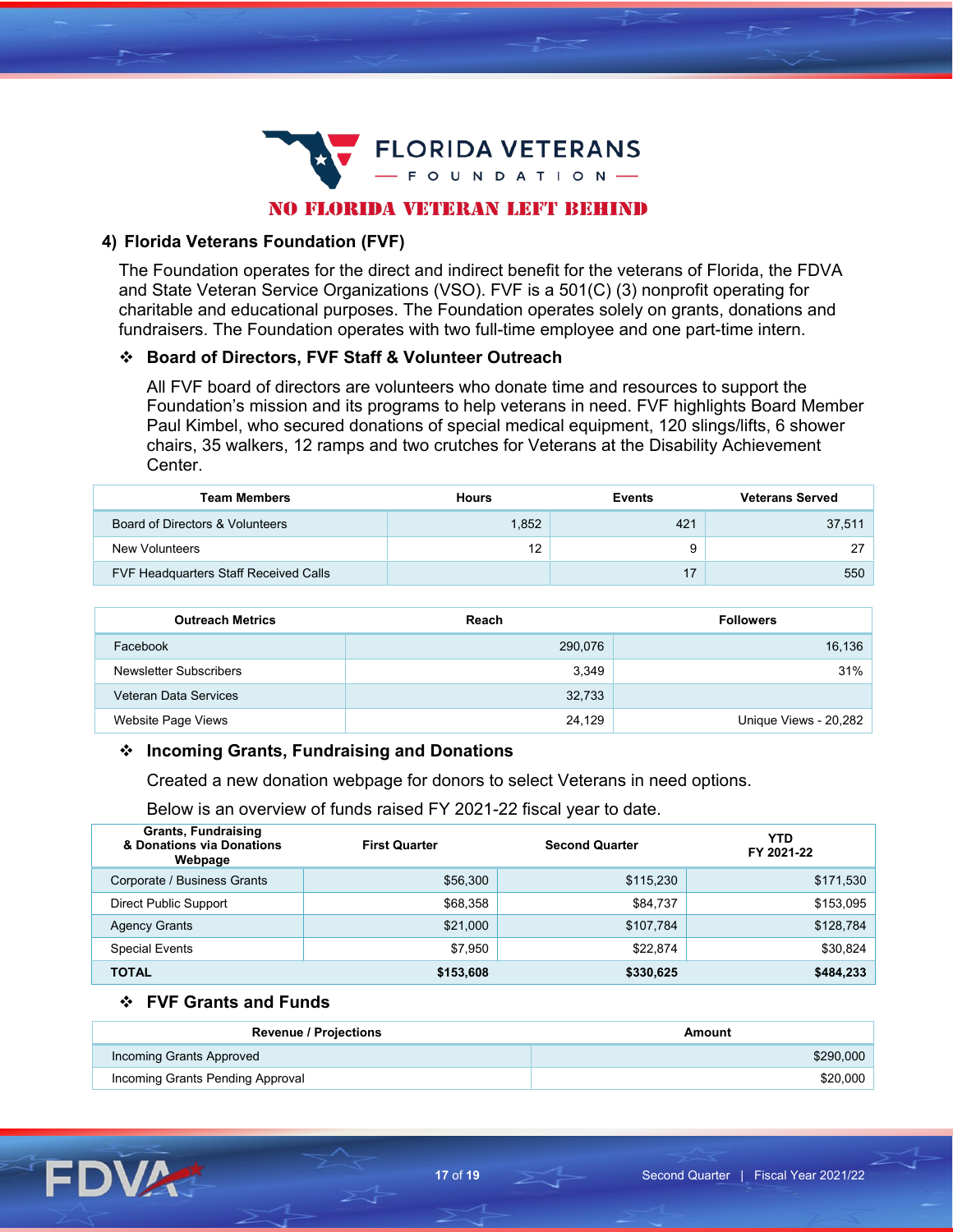# **Florida Veterans Support Crisis Hotline**

In addition to the Foundation's Veterans Crisis Support Lines, FVF continues its partnership with the Crisis Center of Tampa Bay to support Suicide Prevention, Opioid Addiction and Mental Health issues. The center attains approximately 12,000+ calls per quarter.

#### **COVID-19 Project Relief Fund**

The Foundation has partnered with the American Legion of Florida and created the COVID-19 Project Relief Fund to help veterans affected by the pandemic with various needs.

### **FVF Outreach Programs**

| <b>YTD Veterans Assistance = \$177,499</b><br>July 1, 2021 thru December 31, 2021 |                                          |  |
|-----------------------------------------------------------------------------------|------------------------------------------|--|
| <b>Veterans Homeless Shelter Programs</b>                                         | COVID-19 Project Vet Relief Fund         |  |
| VA Pension Claims Assistance                                                      | Homeless Meals and other Assistance      |  |
| <b>Emergency Referral Services</b>                                                | <b>Veterans Recognition Awards</b>       |  |
| Volunteer Recruitment Program                                                     | <b>Emergency Shelter Assistance</b>      |  |
| <b>Veterans Nursing Home Packages</b>                                             | <b>Blankets, Socks &amp; Meal Drives</b> |  |
| <b>Medical Equipment Drives</b>                                                   |                                          |  |

### **Aging Wartime Veterans**

VA Pension - Aid & Attendance Financial Workshops Claim partners provides free seminars and received approvals for Aids & Attendance Claims.

| <b>Forgotten Warrior Project Approved</b><br>Year to Date           | *267 Claims  |
|---------------------------------------------------------------------|--------------|
| Average Benefit Per Veteran Over 3 Years                            | \$51,200     |
| Average Total Veteran Benefits Over 3 Years                         | \$13.670.400 |
| Economic Impact                                                     | x 2.39       |
| <b>Total Amount with Economic Impact</b>                            | \$32,672,256 |
| *Figures based on three-year life expectancy after claims approval. |              |

#### **Legacy of Service**

The Foundation signed a recent Memorandum of Understanding (MOU) with Sachs Media who has designed a "Legacy of Service" campaign to further the mission of the Foundation to help veterans in need. It is fully funded by outside sources who support the project through paid advertising.

#### **Gadsden Flag License Plate**

FVF has contracted with Strategic Digital Services to help promote the sale of the License Plate Vouchers. Funding helps the foundation continue its mission of helping Veterans in need. The plate goes into production when 3,000 vouchers are sold. FVF sold approximately 665 vouchers sold.

#### **Volunteer Florida Grant (VFG)**

Ongoing grant to recruit and track 400+ volunteers, their hours and participation, etc. As of September 30, we have cataloged over 411 new volunteers on record who assist with the grant requirements and have logged in over 6,000 hours of volunteer work.